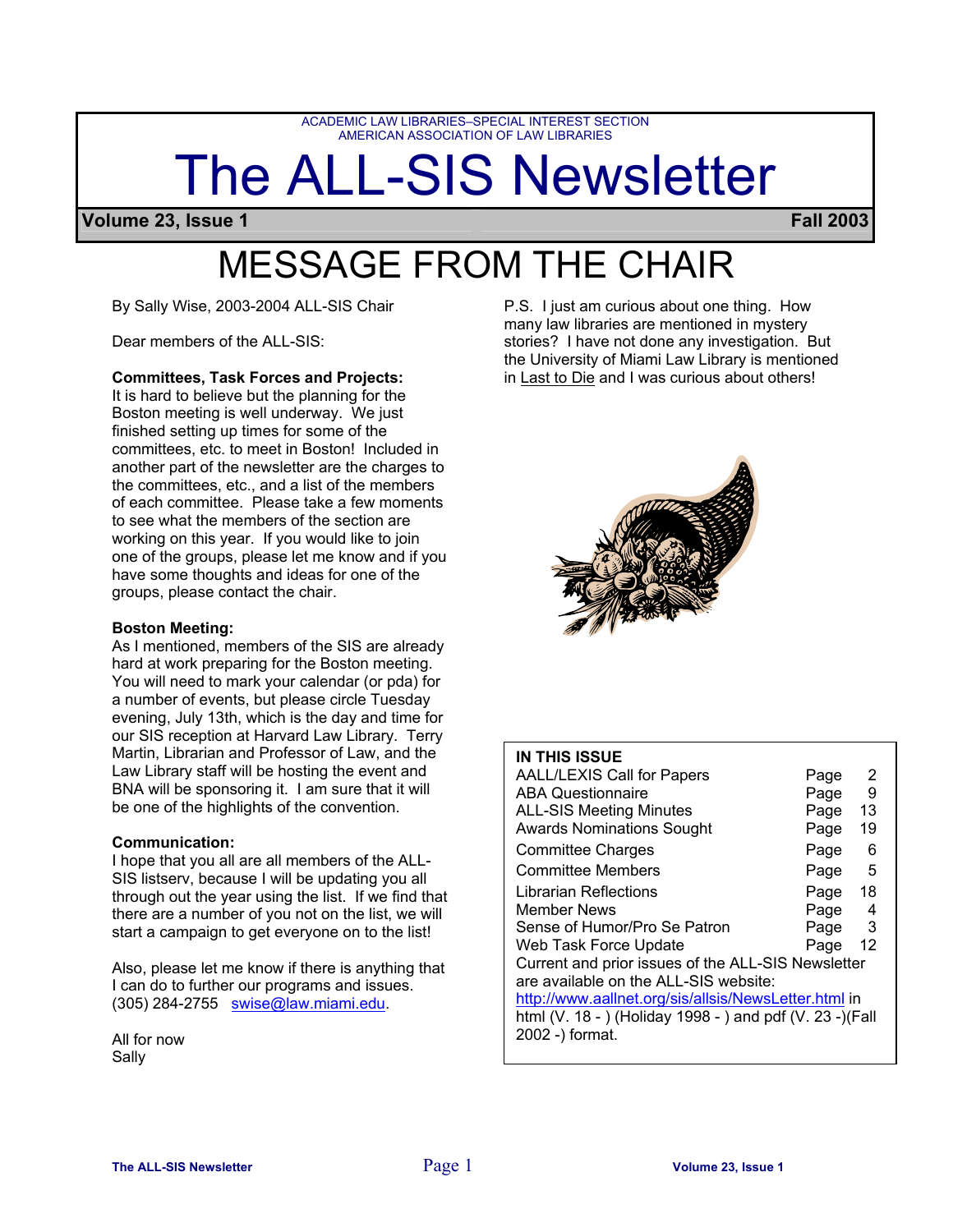## **The Call for Papers Has Begun**



Have you been thinking of writing an article of interest to law librarians? Maybe you just need a push to get started? Whether for fame or for fortune, this is your chance to enter the AALL/LexisNexis™ Call for Papers Competition.

The AALL/LexisNexis Call for Papers Committee is soliciting articles in three categories:

- Open Division for AALL members and law librarians with five or more years of professional experience
- New Members Division for recent graduates and AALL members who have been in the profession for less than five years.
- Student Division for budding law librarians still in school. (Students need not be members of AALL.)

The winner in each division receives \$750 generously donated by LexisNexis, plus the opportunity to present his or her paper at a special program during the AALL Annual Meeting in Boston. Winners' papers will also be considered for publication in the Association's prestigious Law Library Journal.

 For more information, a list of previous winners and an application, visit the AALL website at

http://www.aallnet.org/about/awa rd\_call\_for\_papers.asp.

Submissions must be postmarked by March 1.

If you have any questions, please contact any member of the AALL/LexisNexis Call for Papers Committee, Kathryn Hensiak, **k**hensiak@law.northwestern.edu or Virginia Davis, Davis@UH.edu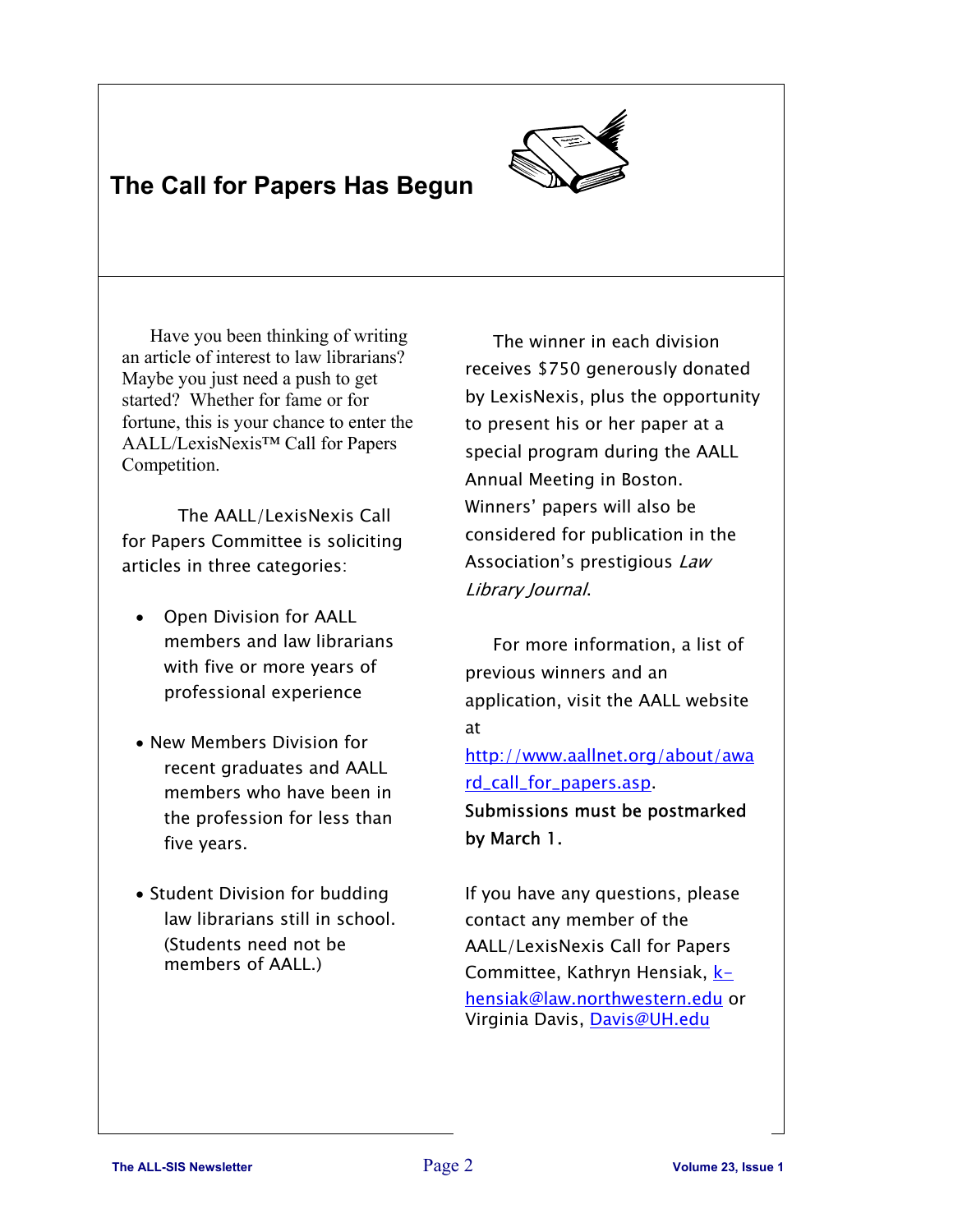#### **A Sense of Humor and a Pro Se Patron**  By Pat Parker Legal Services Librarian Steelcase Library/DeVos Center Grand Valley State University, Grand Rapids, Michigan

It was August, 2000, when Grand Valley State University in Grand Rapids, Michigan opened the doors of its multi-million dollar branch campus. The Steelcase Library with its automated retrieval system and a Reading/Reference room with medieval stained glass windows, high beamed ceilings, wood paneling, and carpeting befitting a coronation, became a showpiece for the community. Factor in the donation of the law library collection from the Grand Rapids Bar Association and word spread via visitors that we were the Taj Mahal of legal resources and knowledge.

The Grand Rapids Public Library had moved to a warehouse facility some distance from the downtown area as a two year temporary move until renovations on the main library were completed. The uniqueness of the campus and the inconvenience of the public library's relocation resulted in a wave of pro se patrons seeking our services.

Nothing prepared us for the questions and personalities we encountered! In retrospect, it was fun and a great reality check. We were clear about our policy: "We are not lawyers. We cannot do legal research. We can show you sources. We cannot give opinions."

Inevitably, there was the "I know you aren't a lawyer and can't give us an opinion, but what do you think about this ….?" "I don't know the first thing about research. I never use a library. I just need you to make me smarter than my lawyer and I only have three days to do it in." "I already have a lawyer so I don't need your help. I'm suing him, I just need you to tell me how to sue him." And then there was the patron who came in, cigarette in hand, eight inch heels, with the scary eyes of the Wicked Witch of the West who blithely said, "Hey you, I want one of them there books that tells all the divorce settlements in the world. I wanna know how much they got so I can take my ole man to the cleaners." And then, there was the patron who came in, banged on the desk, and said, "do you know anything about multiple personalities?" I have to admit that one was a show stopper! Before I could inquire further, he looked at me and said, "I'm taking my kids to a hypnotist to get the multiple personalities they caught from their mother sneezed out of them". Jokingly, I said, "you

don't mean like they caught it like a cold" and he said, "You betcha! They caught it being in the same room. You're a pretty smart librarian!"

My favorite character was the chap who came in once a week, same day, same time to relentlessly pursue his theory that he was a citizen of the "Republic of the World" and not a citizen of the United States. He never registered his children for Social Security numbers and now he wanted assistance from the government who, in turn, wanted to know social security numbers on the applications. Unfortunately, I could find nothing to affirm that he did not have to comply with the laws of the United States and the state laws! The "postcard from the edge" was delivered when he politely informed me that he was never coming back to the library because he had decided that the librarians were all state employees and therefore part of the "Establishment!"

Trying to get the point across that we should not be privy to personal or potential legal information on their part never seemed to hit home. The law librarian as social worker and the law librarian as attorney seemed to be one and the same in many of the patron's mind's eye.

Our collection is geared toward the practitioner and the potential law school student. It was definitely intimidating to the average user. But, to the pro se patrons, the librarians were the Wizards who could sprinkle magic dust on law books and somehow find something they could understand!

When the public library re-opened downtown, the majority of pro se users returned to their public library roots. Many of us learned a lot from the experience. We learned how difficult it is to convey the fine line between legal reference and legal research. We learned that some of these patrons were, indeed, a reality check – how often we take our education and ability to find knowledge, search for answers, understand contexts, be able to read and analyze – for granted. We learned that academia can indeed be an ivory tower where the realities and conditions of the common man can often be forgotten.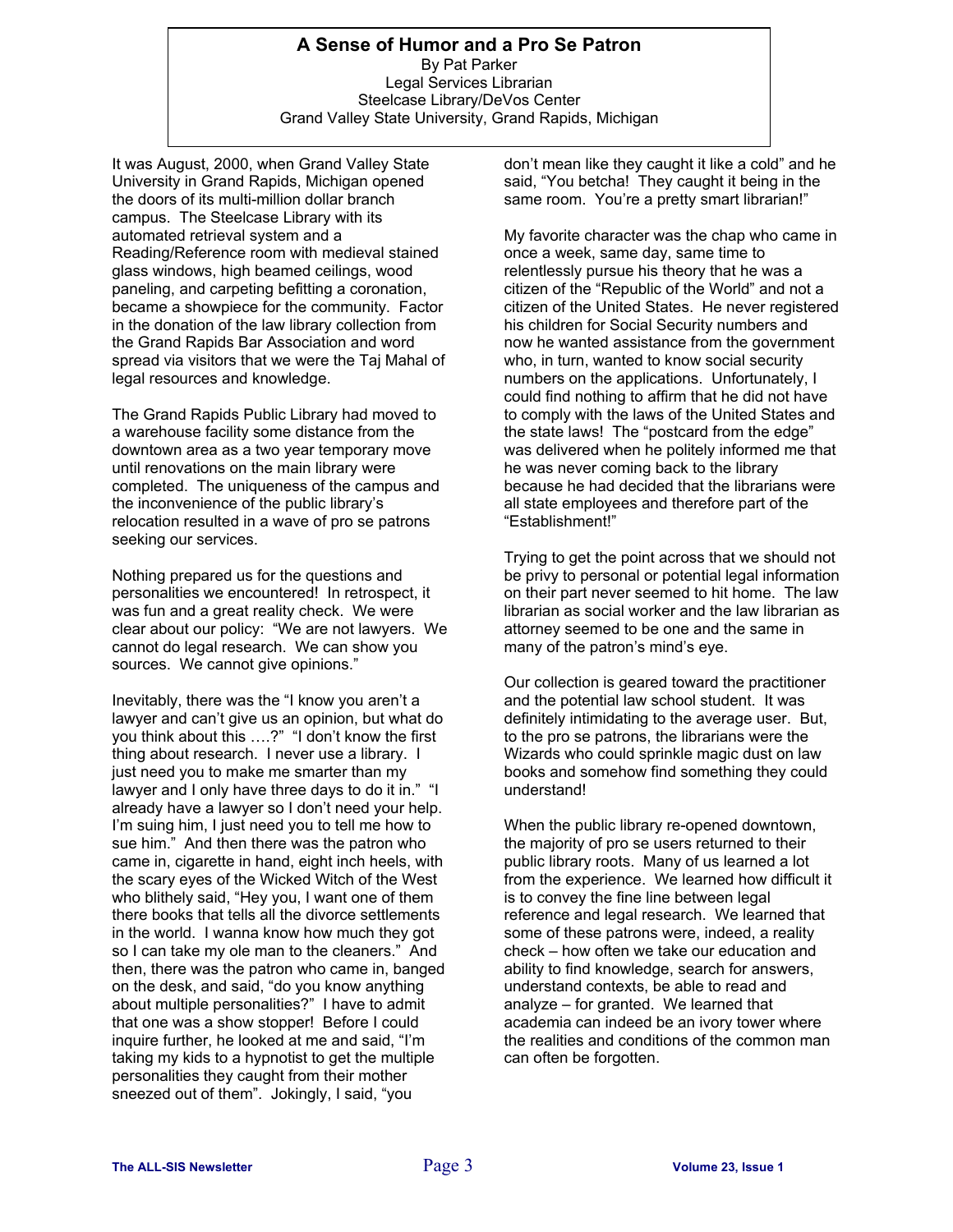More important, we learned that having a sense of humor or the ability to see humor in the reference interviews and assisting the pro se patrons in their quest was the key to a successful day. As a matter of fact, when answering the same student assignment questions all day long, we often missed that other slice of life!





#### **Member News**

The University of Miami Law Library is pleased to announce that Lauren M. Collins has joined the library as Reference/Faculty Services Librarian. Lauren just received her Master of Science in Information (MSI) from the University of Michigan. She received her J.D. degree in 1994 from the University of North Carolina at Chapel Hill. Lauren has worked as an attorney practicing civil litigation. She also was Associate Director of Administration for Central Michigan University. Also, Calmer Chattoo has recently joined the University of Miami School of Law Library as Electronic Resources and Special Formats cataloger. Calmer graduated from the School of Information and Library Science of the State University of New York at Buffalo, and also holds a master's degree in education. She is an active member of ALA and AALL, where she works with the AALL Committee on Diversity.

Laura Teske, Library Specialist in Technical Services, Oklahoma City University, Law Library, accepted the position of Technical Services Librarian and Visiting Instructor of Library Science at the Dulaney-Browne Library, the general university library, at Oklahoma City University.

Pamela Rogers Melton, Reference Librarian, Coleman Karesh Law Library, University of South Carolina has recently made the following presentations:

American Association of Law Libraries (AALL) 2003 Annual Meeting, Seattle, WA, Program Coordinator and Speaker, "A Legal Research Survey: Maximize Legal Research Instruction Relevance," July 16, 2003.

International Union of Anthropological and Ethnological Sciences, XV ICAES, Florence, Italy, Speaker, "Using the World Wide Web to Protect Children and Improve Judicial Decisionmaking," July 8, 2003.

2003 Conference on Law School Computing (CALI), Duke University School of Law, Durham, NC, Speaker, "Let Me Edutain You: Games Shows in the Classroom," June 20, 2003.

.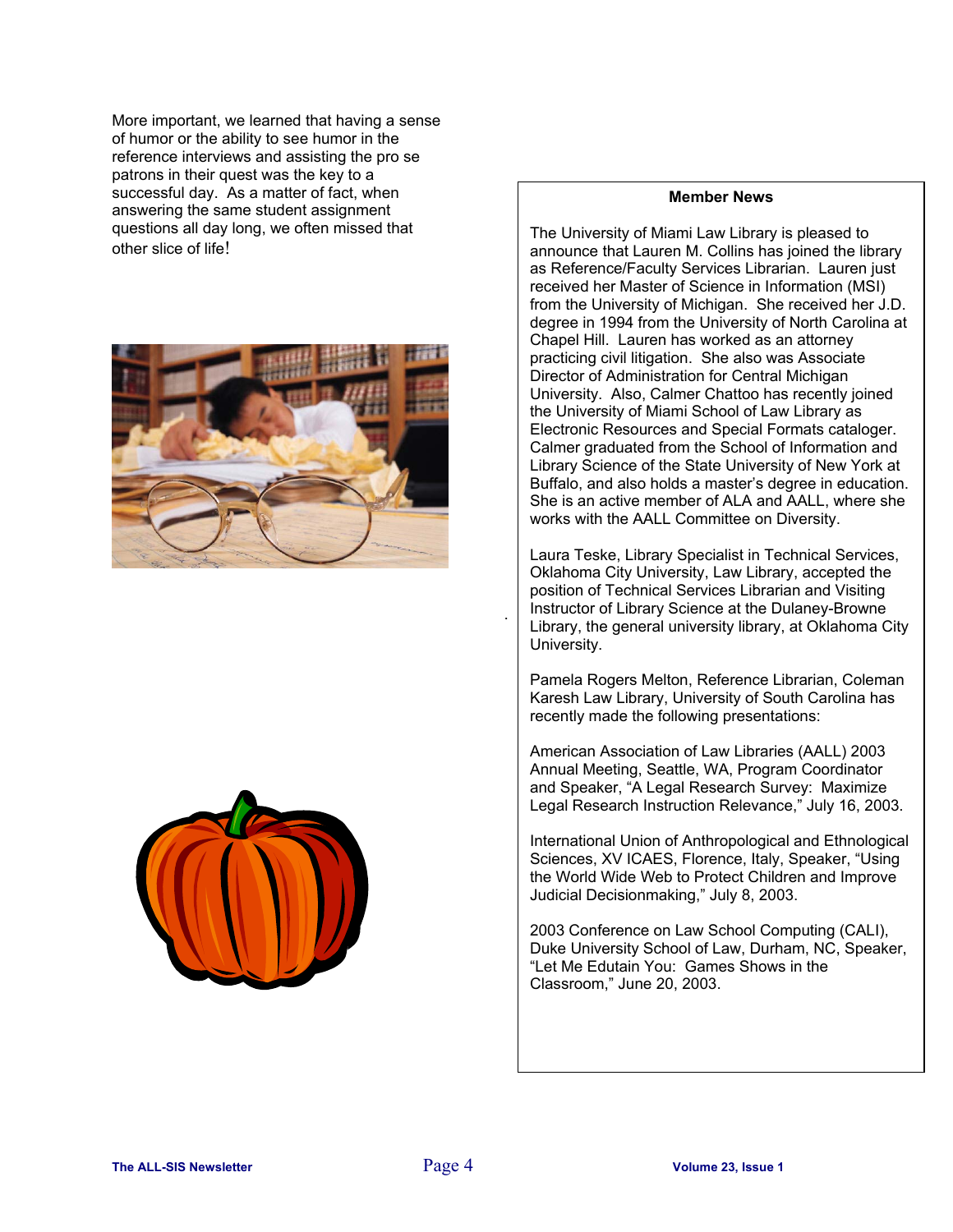## **ALL-SIS Committee Membership, 2003-2004**

| <b>ARCHIVES</b>                         |  |  |  |
|-----------------------------------------|--|--|--|
| Nancy Strohmeyer, Chair                 |  |  |  |
| Shaun Esposito                          |  |  |  |
| <b>BOARD LIAIASON: Merle Slyhoff</b>    |  |  |  |
| <b>AWARDS</b>                           |  |  |  |
| James Duggan, Chair                     |  |  |  |
| Pam Deemer                              |  |  |  |
| Sally Holterhoff                        |  |  |  |
| <b>BOARD LIAISON: Carole Hinchcliff</b> |  |  |  |
| <b>BYLAWS</b>                           |  |  |  |
| Pam Williams, Chair                     |  |  |  |
| <b>BOARD LIAISON: Carole Hinchcliff</b> |  |  |  |
| CALI                                    |  |  |  |
| Nancy Johnson, Chair                    |  |  |  |
| <b>Kit Kreilick</b>                     |  |  |  |
| Sara Kelley                             |  |  |  |
| Pat Fox                                 |  |  |  |
| Kristina Niedringhaus                   |  |  |  |
| Shaun Esposito                          |  |  |  |
| <b>BOARD LIAISON: Kit Kreilick</b>      |  |  |  |
| <b>CONALL /MENTORING</b>                |  |  |  |
| Marian Parker, Chair                    |  |  |  |
| Victoria Williamson                     |  |  |  |
| Mila Rush                               |  |  |  |
| Melanie Dunshee                         |  |  |  |
| Paul Moorman (at Pepperdine)            |  |  |  |
| Jennifer Murray                         |  |  |  |
| Lauren Collins (at University of Miami) |  |  |  |
| <b>BOARD LIAISON: Suzanne Thorpe</b>    |  |  |  |
| <b>COLLECTION DEVELOPMENT</b>           |  |  |  |
| Margaret Maes Axtmann, Chair            |  |  |  |
| Shaun Esposito                          |  |  |  |
| Connie Lenz                             |  |  |  |
| Doug Lind<br>Pam Deemer                 |  |  |  |
| Helen Wohl                              |  |  |  |
|                                         |  |  |  |
| Marguerite Most                         |  |  |  |
| <b>Richard Humphrey</b>                 |  |  |  |
| Board Liaison: Suzanne Thorpe           |  |  |  |
| <b>CONTINUING STATUS/TENURE</b>         |  |  |  |
| Brian Huddleston, Chair                 |  |  |  |
| Leah Sandwell-Weiss                     |  |  |  |
| Richard Humphrey                        |  |  |  |
| Patti Monk                              |  |  |  |
| <b>BOARD LIAISON: Suzanne Thorpe</b>    |  |  |  |
| <b>DIRECTORS' BREAKFAST</b>             |  |  |  |
| Filippa Marullo Anzalone, Chair         |  |  |  |
| <b>BOARD LIAISON: Sally Wise</b>        |  |  |  |
| <b>LEGAL RESEARCH</b>                   |  |  |  |
| Beth DiFelice, Co-Chair                 |  |  |  |

| Wendy Scott, Co-Chair                      |  |  |
|--------------------------------------------|--|--|
| Sibyl Marshall                             |  |  |
| Rob Truman                                 |  |  |
| Lisa Spar                                  |  |  |
| Sara Kelly                                 |  |  |
| Christopher Vallandingham                  |  |  |
| Deb Person                                 |  |  |
|                                            |  |  |
| Diane Murley                               |  |  |
| Mary Ann Neary                             |  |  |
| Jennifer Murray                            |  |  |
| Rosalie Sanderson                          |  |  |
| <b>Gary Hill</b>                           |  |  |
| Erin Murphy                                |  |  |
| <b>BOARD LIAISON: Kit Kreilick</b>         |  |  |
| <b>LIAISONS</b>                            |  |  |
| ABA Section on Libraries-- Pauline Aranas  |  |  |
| Association of American Law Schools-- Dick |  |  |
| Danner                                     |  |  |
| <b>BOARD LIAIASON: Sally Wise</b>          |  |  |
| <b>LOCAL ARRANGEMENTS</b>                  |  |  |
| Terry Martin, Chair                        |  |  |
| <b>BOARD LIAISON: Suzanne Thorpe</b>       |  |  |
| <b>MEMBERSHIP</b>                          |  |  |
| Erika Wayne, Chair                         |  |  |
| Marjorie Crawford                          |  |  |
| Victoria Williamson                        |  |  |
| Mahnaz Moshfegh                            |  |  |
| <b>BOARD LIAIASON: Sally Wise</b>          |  |  |
| <b>MIDDLE MANAGERS' BREAKFAST</b>          |  |  |
| Anne Meyer, Chair                          |  |  |
| <b>BOARD LIAISON: Carole Hinchcliff</b>    |  |  |
| <b>NEWSLETTER</b>                          |  |  |
| Shaun Esposito, Chair                      |  |  |
| Victoria Williamson                        |  |  |
| Deb Person                                 |  |  |
| Valerie Weis                               |  |  |
| Leah Sandwell-Weiss                        |  |  |
| <b>BOARD LIAISON: Carole Hinchcliff</b>    |  |  |
| <b>NOMINATIONS</b>                         |  |  |
| Anna Teller, Chair                         |  |  |
| Keith Ann Stiverson                        |  |  |
| <b>Susanne Marlowe</b>                     |  |  |
| <b>BOARD LIAISON: Carole Hinchcliff</b>    |  |  |
| <b>PROGRAMS-2003-2004</b>                  |  |  |
| Ajaye Bloomstone, Co-Chair                 |  |  |
| Joanne Duggan, Co-Chair                    |  |  |
| George Pike                                |  |  |
| Emma Cuesta                                |  |  |
| Lee Peoples                                |  |  |
| <b>Susan Lewis-Somers</b>                  |  |  |
|                                            |  |  |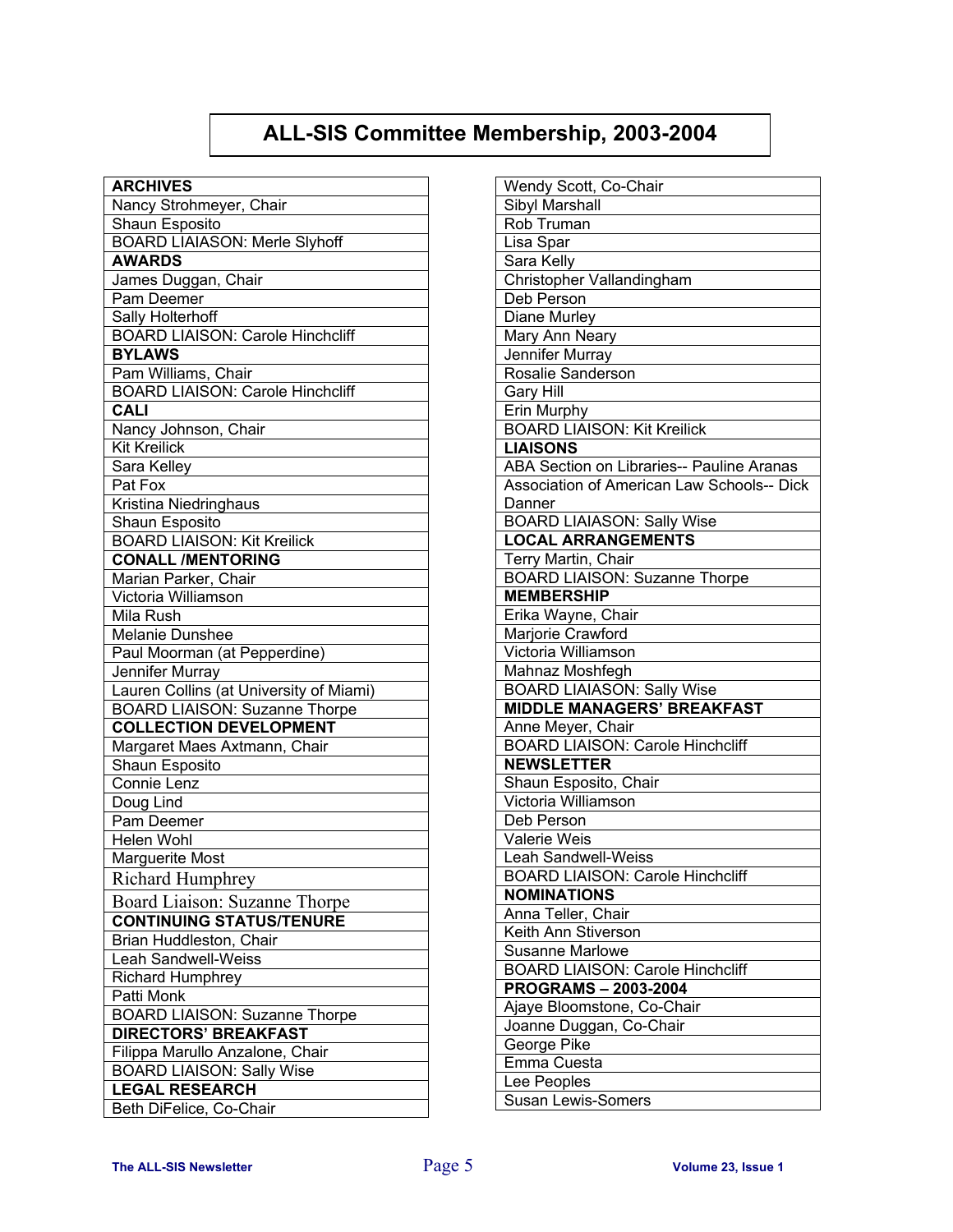| Eric Young                            |  |  |  |
|---------------------------------------|--|--|--|
| <b>Kristin Cheney</b>                 |  |  |  |
| <b>BOARD LIAIASON: Sally Wise</b>     |  |  |  |
| <b>PULBLIC RELATIONS</b>              |  |  |  |
|                                       |  |  |  |
| Amy Osborne, Chair                    |  |  |  |
| <b>Mike Bernier</b>                   |  |  |  |
| <b>Bill Mills</b>                     |  |  |  |
| Sarah Hooke Lee                       |  |  |  |
| <b>BOARD LIAIASON: Suzanne Thorpe</b> |  |  |  |
| <b>RELATIONS WITH ONLINE VENDORS</b>  |  |  |  |
| Nancy McMurrer, Chair                 |  |  |  |
| Diane Murley                          |  |  |  |
| Barbara Brandon                       |  |  |  |
| Jane Underwood                        |  |  |  |
| Stephanie Davidson                    |  |  |  |
| <b>BOARD LIAISON: Kit Kreilick</b>    |  |  |  |
| <b>STATISTICS</b>                     |  |  |  |
| Leonette Williams, Co-Chair           |  |  |  |
| Darin Fox, Co-Chair                   |  |  |  |
| <b>Marguerite Most</b>                |  |  |  |
| <b>Margaret Schilt</b>                |  |  |  |
| Kim Clarke                            |  |  |  |
| Linda Fariss                          |  |  |  |
| Barbara Szalkowski                    |  |  |  |
| <b>Gary Yessin</b>                    |  |  |  |
| <b>BOARD LIAIASON: Sally Wise</b>     |  |  |  |
| <b>SUPPORT FOR LAW JOURNALS</b>       |  |  |  |
| Lisa Peters, Chair                    |  |  |  |
| Kate McLeod                           |  |  |  |
| Marianne Alcorn                       |  |  |  |
| Robin Schard                          |  |  |  |
| Michael Roffer                        |  |  |  |
| Merle Slyhoff                         |  |  |  |
| <b>BOARD LIAISON: Merle Slyhoff</b>   |  |  |  |
| <b>WEBSITE</b>                        |  |  |  |
| David Burch, Chair                    |  |  |  |
| <b>Leah Sandwell-Weiss</b>            |  |  |  |
| <b>BOARD LIAISON: Kit Kreilick</b>    |  |  |  |
| <b>TASK FORCES</b>                    |  |  |  |
| <b>ANNIVERSARY CELEBRATION</b>        |  |  |  |
| Frank Houdek, Chair                   |  |  |  |
| <b>Ted Potter</b>                     |  |  |  |
|                                       |  |  |  |
| Ann Puckett                           |  |  |  |
| Dan Freehling                         |  |  |  |
| <b>Ellen Platt</b>                    |  |  |  |
| <b>BOARD LIAIASON: Sally Wise</b>     |  |  |  |
| <b>EDUCATION</b>                      |  |  |  |
| Steve Hinckley, Chair                 |  |  |  |
| <b>Barbara Monroe</b>                 |  |  |  |
| <b>Scott Childs</b>                   |  |  |  |
| Merle Slyhoff                         |  |  |  |
| <b>BOARD LIAISON: Merle Slyhoff</b>   |  |  |  |
| <b>TOOLKIT</b>                        |  |  |  |
| Barbara Bintliff, Chair               |  |  |  |
| Carol Bredemeyer                      |  |  |  |

| Kristin Cheney                      |
|-------------------------------------|
| Virginia Kelsh                      |
| Dwight King                         |
| Ruth Levor                          |
| <b>Susan Lewis Somers</b>           |
| Leonette Williams                   |
| Michele Wu                          |
| <b>BOARD LIAIASON: Sally Wise</b>   |
| <b>VISITING LIBRARIAN</b>           |
| Richard Leiter, Chair               |
| <b>Bob Nissenbaum</b>               |
| Robert Hu                           |
| <b>BOARD LIAISON: Kit Kreilick</b>  |
| <b>WEB CONTENT/REDESIGN</b>         |
| Gregory Laughlin, Chair             |
| David Burch                         |
| Eric Young                          |
| <b>Leah Sandwell-Weiss</b>          |
| <b>BOARD LIAISON: Merle Slyhoff</b> |
|                                     |

#### **COMMITTEES, PROJECTS, TASK FORCES, LIAISONS TO OTHER ORGANIZATIONS AND LISTSERV MANAGER CHARGES 2003-2004**

#### **COMMITTEES**:

#### ARCHIVES

- Begin the process of putting together an Archives policy for the SIS;
- Begin gathering archival materials;
- Work with the Anniversary Celebration Task Force to put together an Anniversary exhibit to be mounted in the glass case in the Exhibit Hall at the annual meeting in Boston;
- Submit one column to the Newsletter.

#### AWARDS

- Solicit nominations for Hicks Award and Publications Award; select recipients for 2004 awards.
- Investigate recommending to the Board the addition of new awards; one possibility might be an award directed at innovations of middle managers [defined as any academic law librarian not a director];
- Investigate establishing a scholarship to be awarded to a ALL-SIS member to attend AALL Annual Meeting, CALI Conference, or other relevant meetings;
- Investigate awarding of service pins to librarians in academic law librarianship for more than X number of years (20, for example);

**The ALL-SIS Newsletter** Page 6 **Volume 23, Issue 1**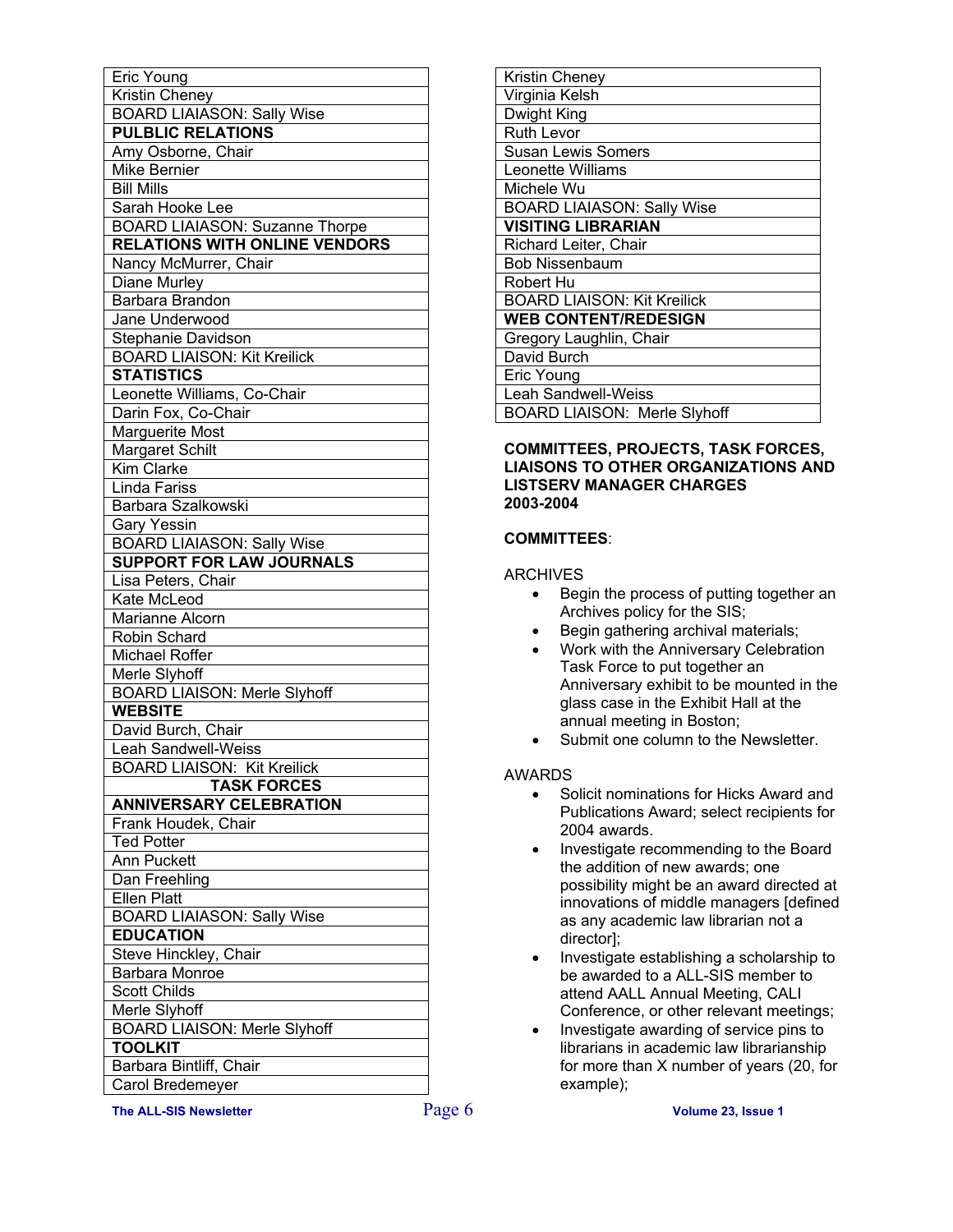- Work with Local Arrangements for Reception Chair to arrange award event at the reception;
- Submit one column to the Newsletter.

#### BYLAWS

- Review the SIS Bylaws and recommend any changes to the Executive Board;
- Review the SIS Bylaws to insure compliance with AALL's Constitution and Bylaws;
- Submit one column to the Newsletter.

#### CALI

- Serves as the Advisory Board for the CALI Legal Research Community Authoring Project;
- Publicize project;
- Submit one column to the Newsletter.

#### CONALL/MENTORING

- Set up event for 2004;
- Set up mentoring opportunities for 2004;
- Work with AALL Mentoring Committee on appropriate activities;
- Work with Membership Committee on appropriate activities;
- Work with Public Relations Committee to promote event and mentoring opportunities;
- Submit one column to the Newsletter.

#### COLLECTION DEVELOPMENT

- Identify and evaluate commonly used tools for selections;
- Identify and evaluate tools for collection evaluation;
- Identify librarians who make the collection development decisions for their institution;
- Other projects that the Committee has identified as useful;
- Consider ways of bringing Collection Development issues to the community for discussion;
- Consider methods of making this information widely available to academic law librarians;
- Consider methods for maintaining and improving this information;
- Submit one column to the Newsletter.

#### CONTINUING STATUS/TENURE

- Update and publicize the webpage;
- Continue identifying existing policies and putting them up on the webpage;

#### **The ALL-SIS Newsletter** Page 7 **Volume 23, Issue 1**

- Consider adding links to the webpage to other useful materials such as articles on tenure and continuing status for law librarians or other academic librarians;
- Consider putting together a "White Paper" of why tenure or continuing status is of value for the librarian and for the institution;
- Other projects that the Committee had identified as useful;
- Submit one column to the Newsletter.

#### DIRECTORS' BREAKFAST

- Plan Directors' Breakfast working with hotel;
- Plan program;
- Submit one column to the Newsletter.

#### LEGAL RESEARCH

- Identify areas for development; work with Education Task Force;
- Identify and work on legal research projects;
- Submit one column to the Newsletter.

#### LOCAL ARRANGEMENTS FOR RECEPTION

- Make arrangements for Tuesday evening ALL-SIS reception;
- Make transportation arrangements;
- Work with BNA (reception sponsor);
- Work with Awards Committee to arrange for their event at the reception;
- Work with the Anniversary Celebration Committee to arrange for their event at the reception;
- Work with Public Relations Committee to promote Tuesday evening reception;
- Submit one column to the Newsletter.

#### MEMBERSHIP

- Establish liaisons to TS-SIS, CDS-SIS and RIPS-SIS;
- Work with CONALL/Mentoring Committee on appropriate activities;
- Put together a Welcome Kit for new members to the SIS and work with AALL Headquarters to identify new members to the SIS;
- Investigate a way with Headquarters to welcome potential new members to the SIS;
- Other projects that the Committee has identified as useful;
- Submit one column to the Newsletter.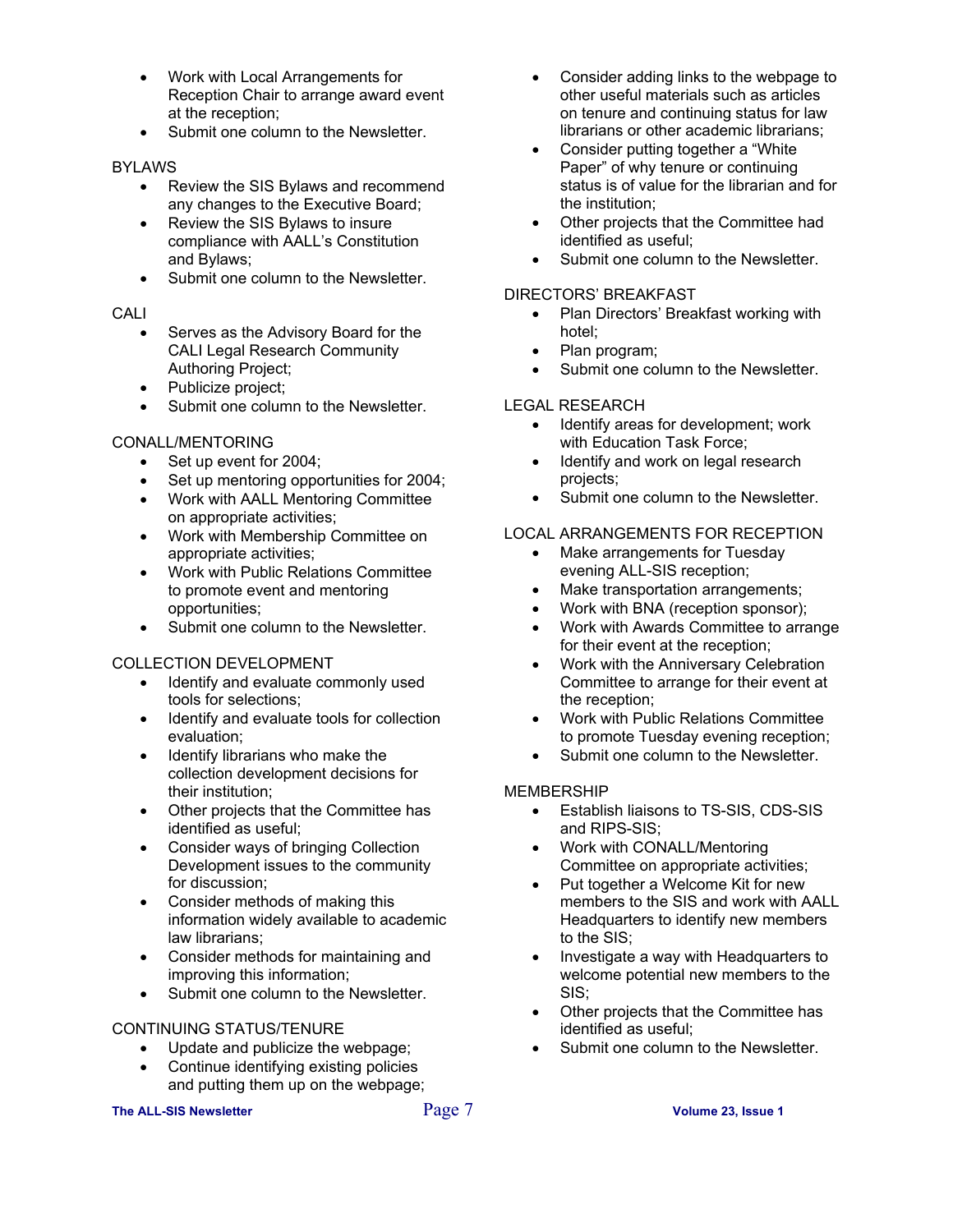#### MIDDLE MANAGERS' BREAKFAST

- Plan Middle Managers' Breakfast working with sponsor and hotel;
- Plan Program;
- Submit one column to the Newsletter.

#### NEWSLETTER

- Identify areas to be covered in newsletter;
- Create electronic newsletter in pdf format;
- Appoint columnists;
- Create committee columns (all committee chairs are expected to submit at least one column during the year);
- Other projects that the Committee has identified as useful;
- Submit one column to the Newsletter.

#### NOMINATIONS

- Solicit candidates for 2004-2005 slate;
- Submit one column to the Newsletter.

#### PROGRAM 2004

- Solicit program proposals for 2004 Annual meeting;
- Work with program coordinators to meet AALL deadlines;
- Work with Public Relations Committee to promote programs to membership;
- Submit one column to the Newsletter.

#### PUBLIC RELATIONS

- Set up ALL-SIS table in exhibit area and in CONELL Marketplace;
- Work with webmaster to have brochure put up on webpage;
- Work with CONALL/Mentoring Committee to promote their work;
- Work with Local Arrangements Reception Chair to promote Tuesday evening reception;
- Work with the Anniversary Celebration Committee to publicize our 25th anniversary;
- Promote business meeting/breakfast;
- Work with Program Committee to promote programs for 2004 Annual Meeting;
- Other projects that the Committee has identified as useful;
- Submit one column to the Newsletter.

#### RELATIONS WITH CALR VENDORS

• Monitor CALR vendor issues as they affect academic law libraries;

#### **The ALL-SIS Newsletter** Page 8 **Volume 23, Issue 1**

- Work with CRIV;
- Arrange for Roundtable at the Annual Meeting;
- Other projects that the Committee has identified as useful;
- Submit one column to the Newsletter.

#### **STATSTICS**

- Investigate ABA, ARL and local statistics;
- Report finding to appropriate organizations;
- Work on proposing definitions for statistics;
- Work with liaison to Committee on Law Libraries to the ABA Section on Legal Education and Admission to the Bar;
- Work with AALL ABA Standards for Academic Law Libraries Task Force;
- Other projects that the Committee has identified as useful;
- Submit one column to the Newsletter which discusses the statistic roles of the ALL-SIS Statistics Committee, the Committee on Law Libraries of the ABA Section on Legal Education and Admission to the Bar and the AALL Task Force on ABA Standards for Academic Law Libraries.

#### SUPPORT FOR LAW JOURNALS

- Continue working on website;
- Other projects that the Committee has identified as useful;
- Submit one column to the Newsletter.

#### **WEBSITE**

- Keep ALL-SIS website current;
- Check for dead links, etc. on a regular basis;
- Serve on the Web Content/Redesign Task Force;
- Submit one column to the Newsletter.

#### **TASK FORCES:**

#### ANNIVERSARY CELEBRATON

- Plan a celebration for the SIS' 25th Anniversary to be held at the Tuesday reception at Harvard;
- Work with Local Arrangements for Reception Chair to arrange for event at the Tuesday reception;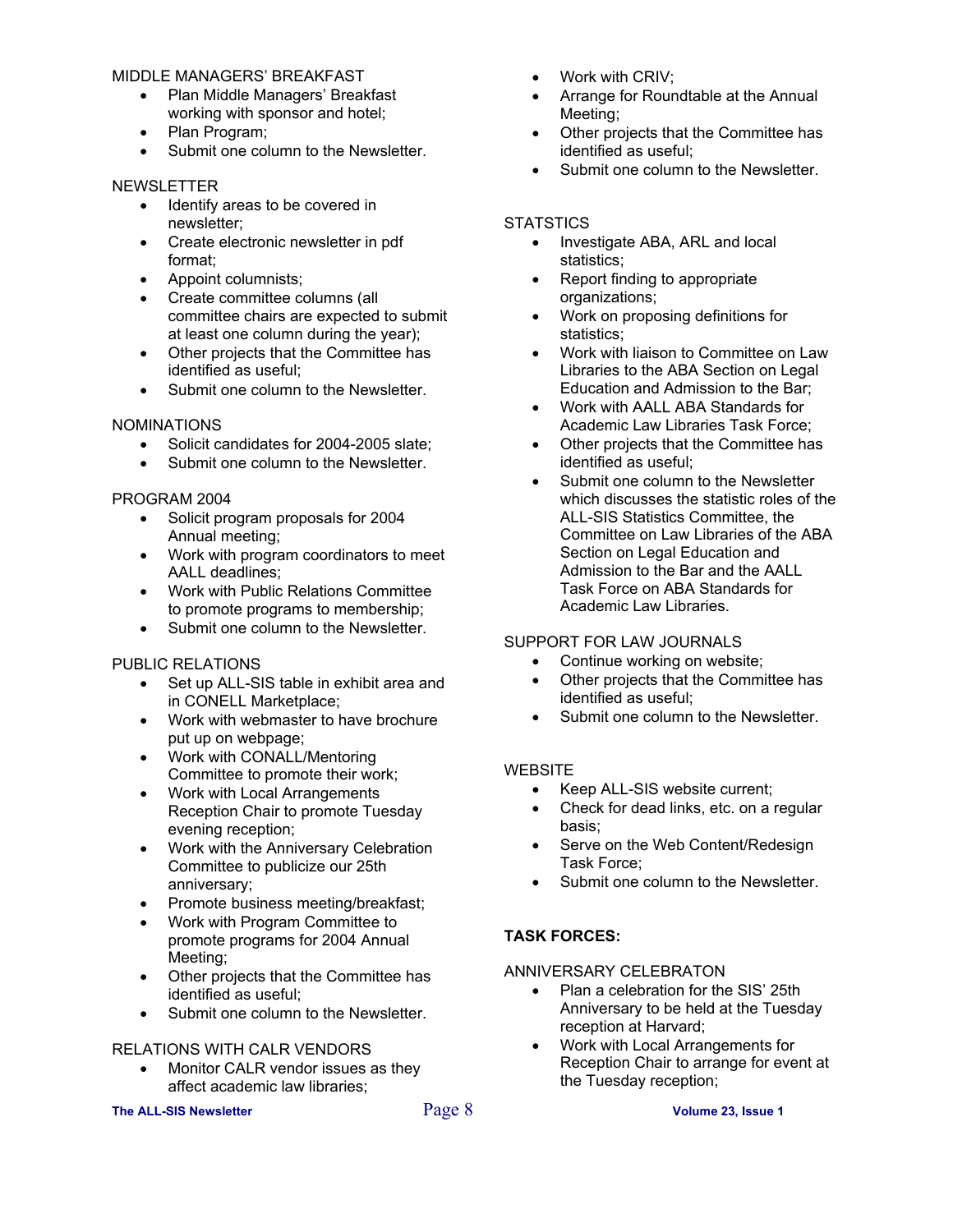- Work with the Archives Committee to put together an Anniversary exhibit to be mounted in the glass case in the Exhibit Hall at the annual meeting in Boston;
- Work with Public Relations Committee to publicize our 25th Anniversary;
- Submit an article to Spectrum;
- Other projects that the Committee has identified as useful;
- Submit one column for the Newsletter.

#### **EDUCATION**

- Investigate alternative education resources other than attending AALL meetings;
- Work with other relevant committees, including the Legal research and Website Content/Redesign Committees;
- Submit one column to the Newsletter.

#### TOOLKIT

- Design a toolkit for academic law libraries;
- Submit one column to the Newsletter.

#### WEB CONTENT/REDESIGN

- Review other SIS websites:
- Redesign website to make it more dynamic;

• Work with relevant committees and board to determine new information that should be on website;

• Submit one column to the Newsletter. PROJECT:

#### VISITING LIBRARIAN

- Work with all appropriate organizations including Private Law Libraries SIS to establish visiting librarianships;
- Submit one column to the Newsletter.

#### LIAISONS TO OTHER ORGANIZATIONS

- Report to Board and SIS on the relevant activities of the other organization;
- Submit one column to the Newsletter.

#### LISTSERV:

#### ALL-SIS LISTSERV

- Maintain the ALL-SIS listserv:
- Work to be sure that all SIS members are members of the list;
- Submit one column to the Newsletter.

#### **AALL Professional Development Listserv on the ABA 2003 Annual Questionnaire**

Submitted by Darin Fox and Leonette Williams, Co-Chairs, ALL SIS Statistics Committee, USC Law Library

During the time period September 15 - September 26, 2003, AALL held a Professional Development Listserv on the ABA 2003 Annual Questionnaire. The listserv was sponsored by the Academic Law Libraries SIS Statistics Committee to serve as a forum for discussion on the new changes made to the ABA 2003 Annual Questionnaire. Darin Fox and Leonette Williams, both from the University of Southern California Law School and co-chairs of the ALL SIS Statistics Committee, served as moderators of the listserv. In their introduction to the listserv, the moderators offered the following categories to participants as issues for discussion: (1) the new changes to the questionnaire; (2) whether the instructions for fillingin the questionnaire are self-explanatory or need revision; and (3) whether the changes match the goals of the association. In other words, does the questionnaire gather information that is important and relevant to the process of setting standards for accreditation and comparing law libraries. During the two week life span of the listserv, approximately two dozen of the 174 participants who had signed up for the listserv actively engaged in the discussion.

 The two most heavily discussed issues on the listserv concerned title counts and alternative measures of law library quality. There were also a number of issues mentioned ranging from the counting of wireless access to the lead time for new questions to the distribution of the compiled questionnaire data in Excel.

I. **Title Counts** - there were two separate threads of discussion relating to title counts. First, one member asked whether web-based resources should be counted in Question 4 relating to a title count of non-book titles. Second, one member suggested that a count of "unique titles" provided by a law library is one important measure of library quality.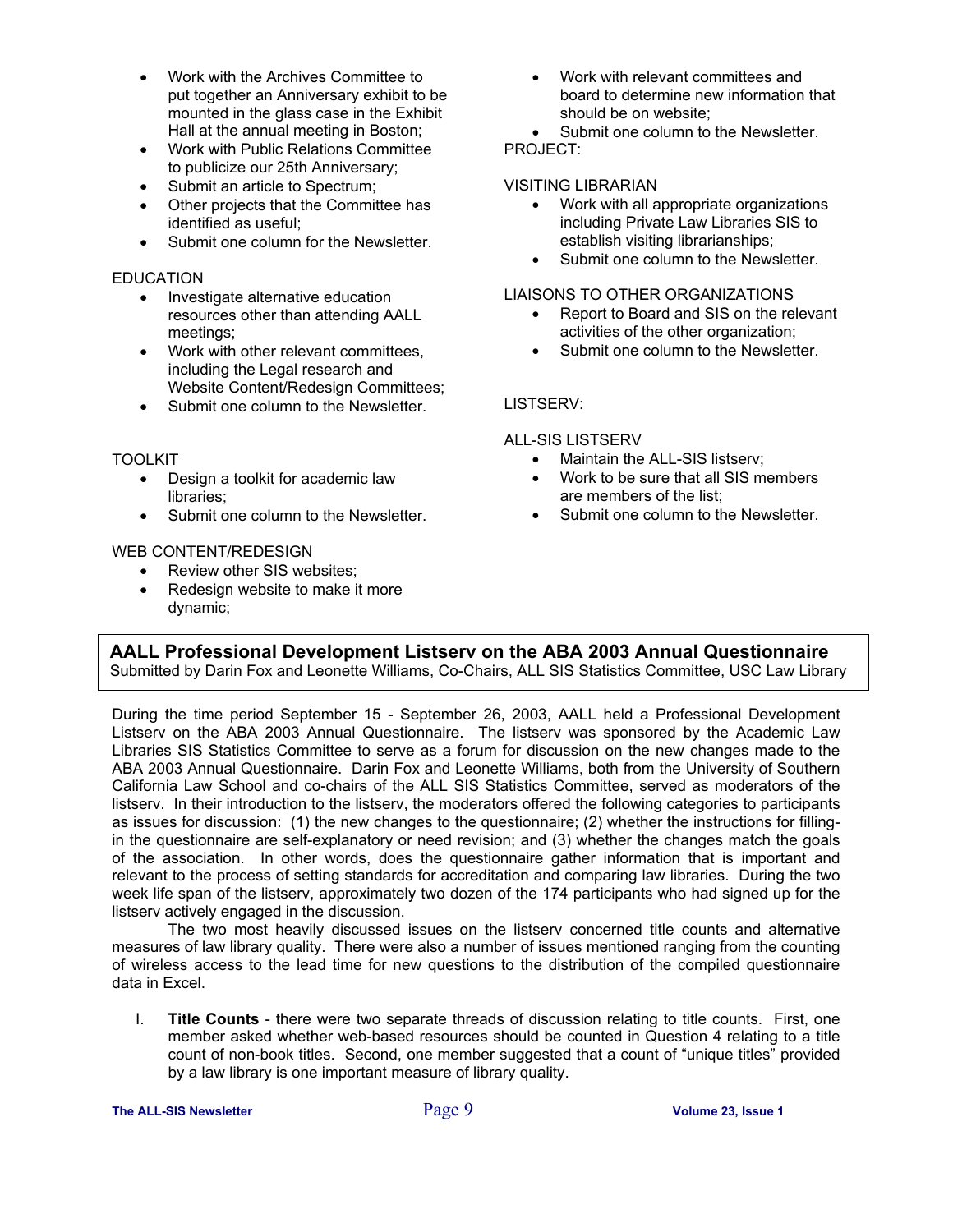- A. *Counting Web-Based Resources* One member asked whether web-based resources should be counted in Question 4 relating to a title count of non-book titles. One member responded that her school does not count individual titles in web-based resources in Question 4. One member responded that web-based serial titles can be counted in the serial subscription section if those titles are cataloged. One member added that the use of software, such as SFX, that automatically adds titles from aggregate databases may present a problem. Should multiple instances of an electronic title be counted if they appear in separate aggregate databases? One member responded that her school treats electronic titles which are cataloged as "multiple copies" where the title is already held in another format. In other words, her school only counts "unique" electronic titles. One member added that there are three different types of publications (databases, journals, and monographs), and each presents its own problems when trying to count them.
- B. *"Unique Titles"* One member suggested that a count of "unique titles" provided by a law library is one important measure of library quality. It was suggested that "unique titles" include (1) Current Question 1 (book titles), (2) Current Question 2 (microform titles), (3) Current Question 4 (Other Non-Book Titles), plus (4) any electronic titles which are cataloged, which the library provides access to, and which are not already counted in 1-3. There were several responses. Two types of problems with this approach were suggested. Both revolve around web-based resources. First, it is difficult for some libraries to know which web-based resources to count. Some libraries may share a central university catalog, and they may be a member of a university consortium which subscribes to resources. If the law library did not pay for a specific title and did not catalog it, yet it appears in the shared university catalog, should the library count it? Second, it may be difficult and expensive for some libraries to catalog the titles of webbased resources, such as HeinOnline or JSTOR.
- II. **Alternative Measures of Library Quality** The second major thread of discussion involved alternative measures of library quality. There were three separate threads of discussion. First, what can we learn from other questionnaires used by other library organizations? Second, what is the purpose and what are the uses of the Annual Questionnaire?
	- A. *Questionnaires Used by Other Library Organizations* One member suggested that we might look to other questionnaires, such as the ARL questionnaire or the LibQual+ process. Another member questioned the inclusion of these types of surveys in the ABA questionnaire, stating that service and quality are defined differently given our locations, goals, institutions, target patron groups, etc. One member commented that the ABA/AALS site inspections serve as a decent quality instrument to measure law schools. Further comments included that over time new questions added to the questionnaire sometimes become dated. What was seen as new, interesting, and a measure of quality has quickly become standard in all law libraries, for example integrated library systems. Another member questioned how one questionnaire could possibly provide a useful basis for comparison purposes when library services and materials provided through consortia or through affiliation with university libraries is vastly different. Specifically regarding electronic title counts, one member suggested that the ARL survey provides a better mechanism for comparison. She stated that it requires schools to count electronic titles purchased as part of an aggregated database, and it also requires that duplicate subscriptions should be counted so that the total count includes all means to access a title.
	- B. *Purpose and Uses of the Annual Questionnaire* One member asked "who wants to know these things?" Another member responded that the ABA Questionnaire is a reflection of the measurements that over many years law librarians have said were appropriate. Another member suggested that the ABA Questionnaire originated as a mechanism for the ABA to collect information to insure that law libraries are meeting ABA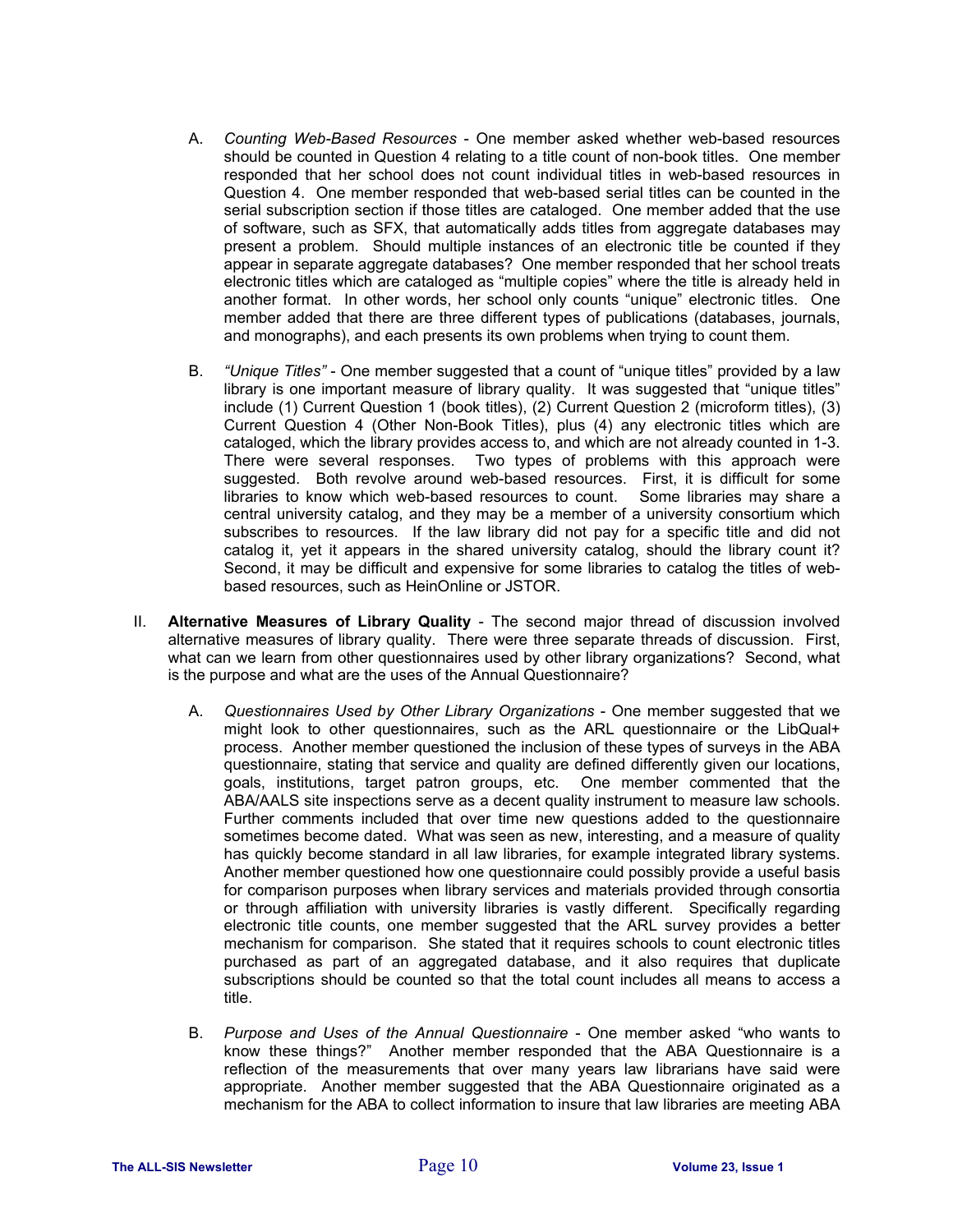standards. However, the Questionnaire has expanded to become a tool for law libraries to compare themselves for administrative purposes.

- C. *Staffing and Expenditures* One member suggested emphasizing staffing and expenditures as ratios to the size of the faculty and student body, instead of emphasizing volume and title counts. It was further suggested that a ratio of total library expenditures to faculty and student body might be the best comparison since, for example, cost of living differences impact salary comparisons.
- III. **Other Issues Discussed** Many other questions were raised on the listserv. Below is a brief summary of each.
	- A. *Technology Sections Question 5* One member suggested that it is difficult to count the total number of simultaneous wireless users because wireless vendors no longer provide the maximum number of users that can connect to their equipment. This school's wireless network can support thousands of simultaneous users, yet the school has only 650 students. It was suggested that this specific part of Question 5 be removed from the questionnaire or that the question ask for the percentage of the student body that is registered to use the wireless network. Another member suggested that it might be difficult for schools to determine the percentage of students registered and suggested that this question may be irrelevant in a few years since all schools will likely have a wireless network.
	- B. *Time to Prepare* One member suggested that the ABA give one full year's notice to libraries before a new question appears in the Annual Questionnaire. This would give libraries a chance to prepare and to begin gathering statistics that must be reported in future years. One member responded that it might be difficult for the ABA to pilot newly proposed questions, but the various listservs could be used to promote awareness of proposed questions.
	- C. *Work Study Hours* One member asked whether Question 25 should include the "work study" hours of student workers or just those hours paid by the Library. A member responded that the purpose of the question is to describe the total staffing level of the library. So, work study hours should be included.
	- D. *Federal Depository Holdings and Title Counts* One member asked whether government documents which are cataloged should be included in Question 6. There was no discussion of this issue.
	- E. *Software Which Accompanies Books or Looseleafs* One member asked whether software which accompanies other materials should be counted separately. If so, how? There was no discussion of this issue.
	- F. *Distribution of Final Data Compilation Tables in Excel* One member asked whether the final data compilation tables could be distributed in Excel format. This would allow libraries to sort data more easily and make comparisons among schools of similar size. There was no discussion of this issue.
	- G. *Aggregate Resources* Two members asked whether there should be a separate section of the Questionnaire on Aggregate Resources. Is Question 16 sufficient? Is Section 2, Information Access, the best place to include more information on this issue? There was no discussion of this issue.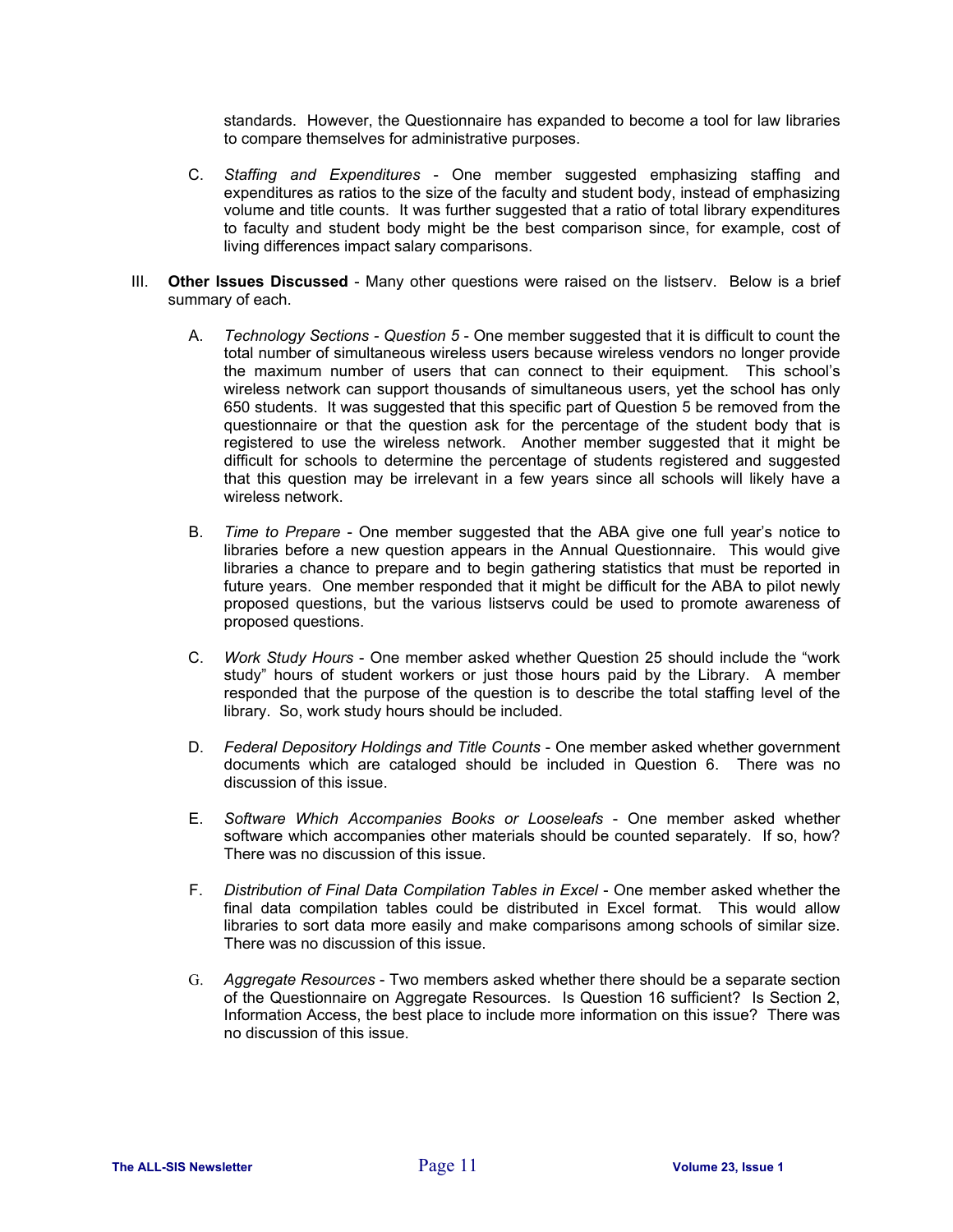#### **Web Content and Redesign Task Force – An Update**  by Merle Slyhoff

In August 2002, Merle Slyhoff, then Chair of the ALL-SIS, created a Web Content and Redesign Task Force. Chaired by Dan Campbell, United States Court of Appeals, Second Circuit (previously with Rutgers University, Newark), the Committee's charge was to - Redesign the ALL-SIS web page to make it more dynamic; -Work with relevant committees, especially the Education Task Force to determine new information that should be on the web page.

Although the ALL-SIS web page had proven to be a useful resource to the membership, it was felt that there were changes - both aesthetic and content – that would make it an even more powerful tool. At the same time the Chair had created an Education Task Force to examine alternative forms of education for the SIS. Since many of these alternative formats would no doubt be electronic, the two groups were charged with working together.

In its report to the Board, the Web Content Task Force addressed design and content. Based on the results of an e-mail survey to the SIS membership, the Task Force made the following observations:

> The Task Force commended David Burch, ALL-SIS webmaster, for his work on the web page (the ALL-SIS Board seconds that commendation!)

Design:

- Affiliation with AALL needs to be added to the site
- An index is needed to assist in locating content
- The site works well with both IE and Netscape and loads quickly
- Uniformity is needed for all pages on the site, including identifying the SIS on each page
- Site navigation needs improvement

Content:

- A general content redevelopment initiative needs to be pursued in order to attract users and to help meet member needs
- Comments on content should be solicited from the SIS's committees
- The quality of the information should be evaluated
- The current information is helpful and pertinent to the members

The Chair of the Task Force recommended that an in-depth review of the content be conducted with input from the SIS's committees. The report concludes "While the web site in its current iteration is helpful and is updated on a regular basis, evaluation based on the aforementioned criteria indicates that the ALL-SIS should consider modifying the design and content of the ALL-SIS web site and work more closely with the other ALL-SIS committees to solicit input regarding content."

The Task Force is continuing its work this year and will consult with the Education Task Force. Suggestions and comments for a redesigned web site – both design and content – are welcome. Comments should be sent to the Web Content and Design Task Force chair Gregory Laughlin, University of Memphis.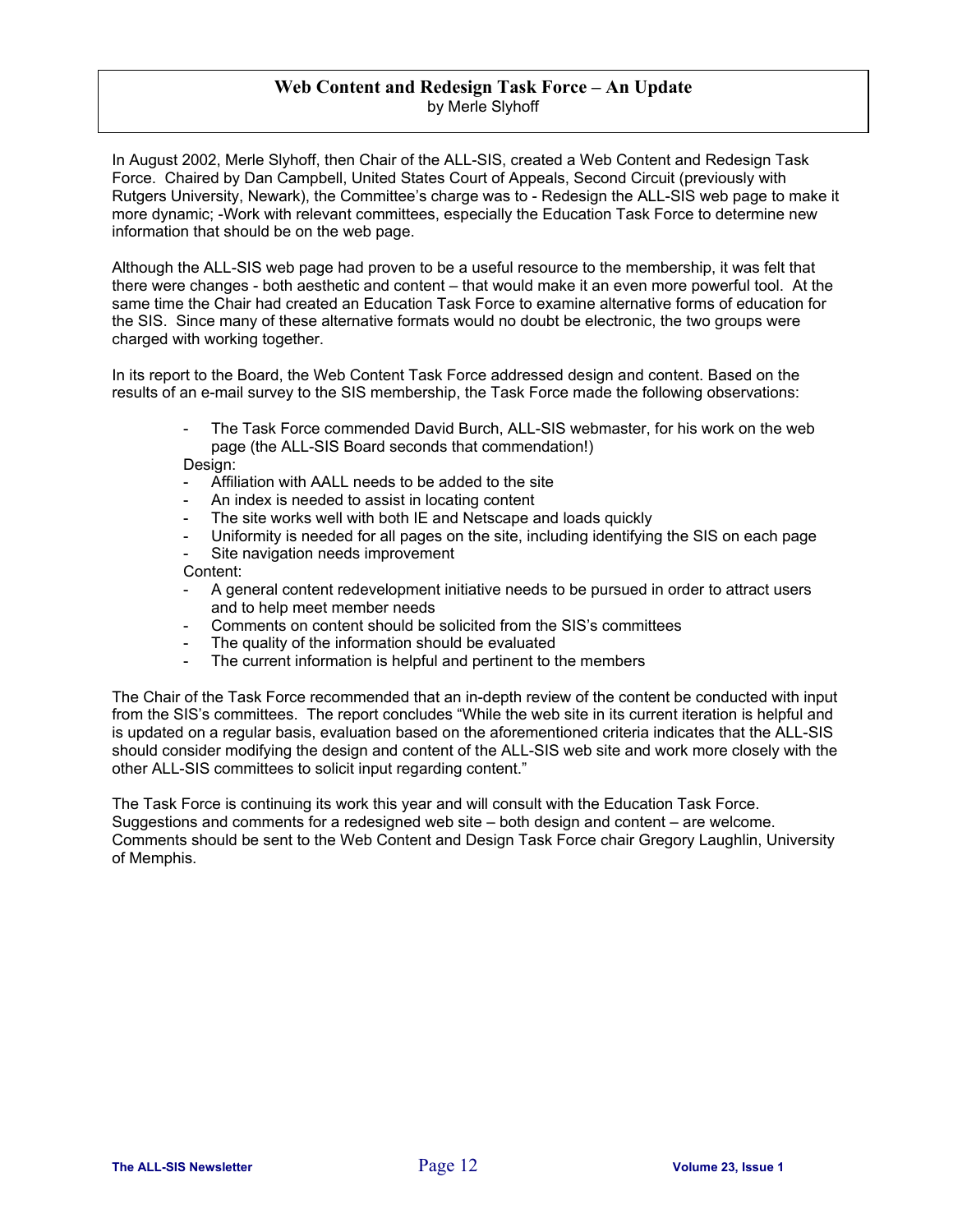#### **Academic Law Libraries SIS--Business Meeting Minutes Sunday, July 13, 2003 in Seattle, Washington**

1. Call to Order/Welcome – Merle Slyhoff

Chair Merle Slyhoff called the meeting to order at 7:30 a.m. and introduced Paul Wojcik, President of BNA, Inc., the sponsor of our business meeting breakfast, for a brief word of welcome and introduction of other BNA staff in attendance.

The Chair then called upon the membership to join in recognizing the "big three" vendors who have continued to support the activities of the SIS, and offered framed certificates of recognition to Mr. Wojcik, Cindy Spohr of LexisNexis and Joni Marra from Thomson/West.

Next the Chair introduced the rest of the Executive Board. Outgoing Executive Board member Bonnie Koneski-White was not able to attend the meeting, but all of the incoming board were present: incoming Chair Sally Wise, Secretary/Treasurer Kit Kreilick, newly elected Vice-Chair Carole Hinchcliff and Executive Board member Suzanne Thorpe.

2. Approval of Minutes – Kit Kreilick

The Secretary/Treasurer called for approval of the minutes from the Orlando business meeting, noting that they had been posted on the SIS website and copies were available in the room. The minutes were approved.

3. Treasurer's Report – Kit Kreilick

The Secretary/Treasurer reported that copies of the SIS financial statement from the end of May, 2003 were also available in the room. The May statement shows a healthy balance of \$22,114.43, not including election expenses and the expenses related to the Seattle annual meeting.

4. Election Report – Kit Kreilick

Approximately one-third of the membership voted in this year's election. The Secretary/Treasurer requested and received approval from those present to destroy the ballots.

#### 5. Chair's Report – Merle Slyhoff

The Chair then reported on SIS activities and accomplishments for the year, including the following items:

a. The newsletter has become an exclusively electronic publication on the SIS website.

 b. The BNA Task Force met with BNA during the AALS meeting and their report is available on the website.

 c. The Board has agreed that the section will make another \$1000 donation to the George Strait Scholarship Fund in the coming year and will issue a challenge to the other SIS's to contribute as well.

d. The Board has approved guidelines for section liaisons to the CS-SIS, RIS-SIS and TS-SIS.

 e. Some problems with getting prospective ALL-SIS member data from AALL for the CONALL/ Mentoring committee this year are being pursued at the AALL Board level.

 f. The ALL-SIS listserv was moved to AALLNet in less than half a day with the assistance of list manager Mark Folmsbee, to whom we owe many thanks.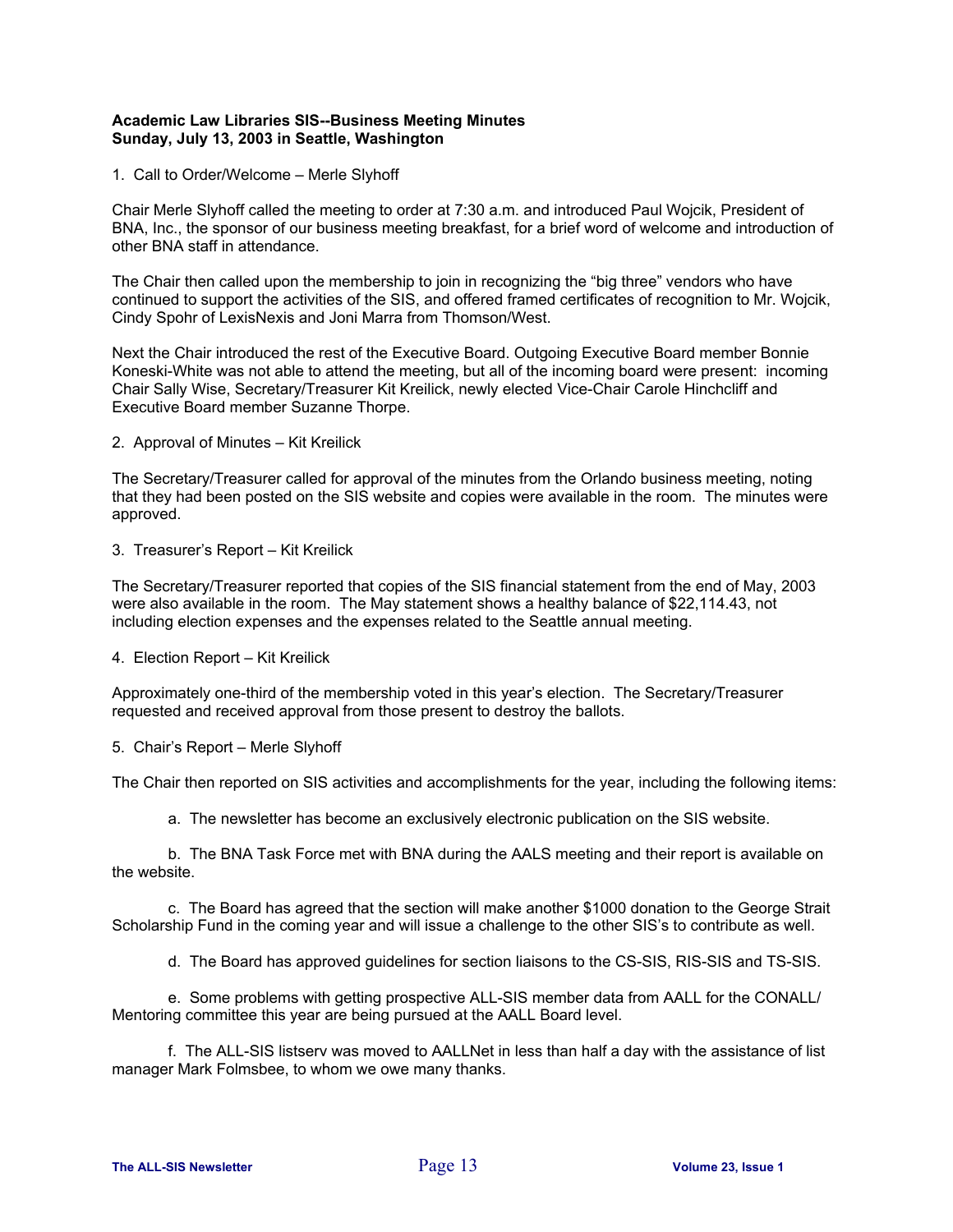g. The Board approved the Vendor Relations Committee's Statement of Principles, QUALITIES OF AN IDEAL CALR VENDOR-LIBRARY RELATIONSHIP--WITH BENCHMARK SIGNS OF SUCCESS, which now appears on the section website.

 h. Both Directors and Middle Managers breakfasts received a record number of registrations this year and the number of attendees had to be limited due to room size, so regretfully, some members have been turned away.

 i. The Chair appointed a Website Redesign Task Force this year and asked Dan Campbell to chair

 j. In conjunction with the PLL-SIS, we now have a Visiting Librarian Task Force chaired by Rich Leiter working on visits between academic and private law librarians.

 k. The Chair has asked Frank Houdek to chair an Anniversary Task Force, to plan a celebration of the SIS' 25th Anniversary next year. This group is expected to work with the new Archives Committee to provide a display for the Exhibit Hall display case in Boston. In addition, the Board has approved a SIS grant of \$500 for an academic librarian to attend next year's annual meeting, to be administered by the AALL Grants Program.

 l. The Section is in substantial compliance with the AALL Strategic Plan. Barbara Bintliff has agreed to chair a Task Force to develop a marketing "Toolkit" for academic libraries. In addition the Legal Research Committee has added a number of items to the website in furtherance of our goals.

 m. The Board just approved the Chair's motion that we begin a dialog with some of the smaller vendors to form partnerships when appropriate.

 n. Since the Section's Strategic Plan has been approved, the Board has approved the disbanding of the Section's Strategic Planning Committee.

#### 6. Committee Reports

a. Archives – Nancy Strohmeyer

The committee is just getting organized and expects to work with the Anniversary Task Force to provide materials to celebrate our 25th anniversary.

b. Awards – James Duggan

The Hicks Award will be given to Bob Berring this year; Bob was unable to attend the conference and so his designee will receive the award.

c. Bylaws – Pam Williams

Pam was not present so there was no report.

d. CONALL/Mentoring – Ruth Levor

CONALL Program will take place at Seattle University prior to the SIS Reception there. Thanks to LEXIS for agreeing to fund buses for an additional two hours to accommodate those attending CONALL.

e. Continuing Status/Tenure – Robert Hu

The survey to collect data on employment status for non-director librarians at member institutions is underway. Brian Huddleston has compiled the survey data received thus far and posted it on a website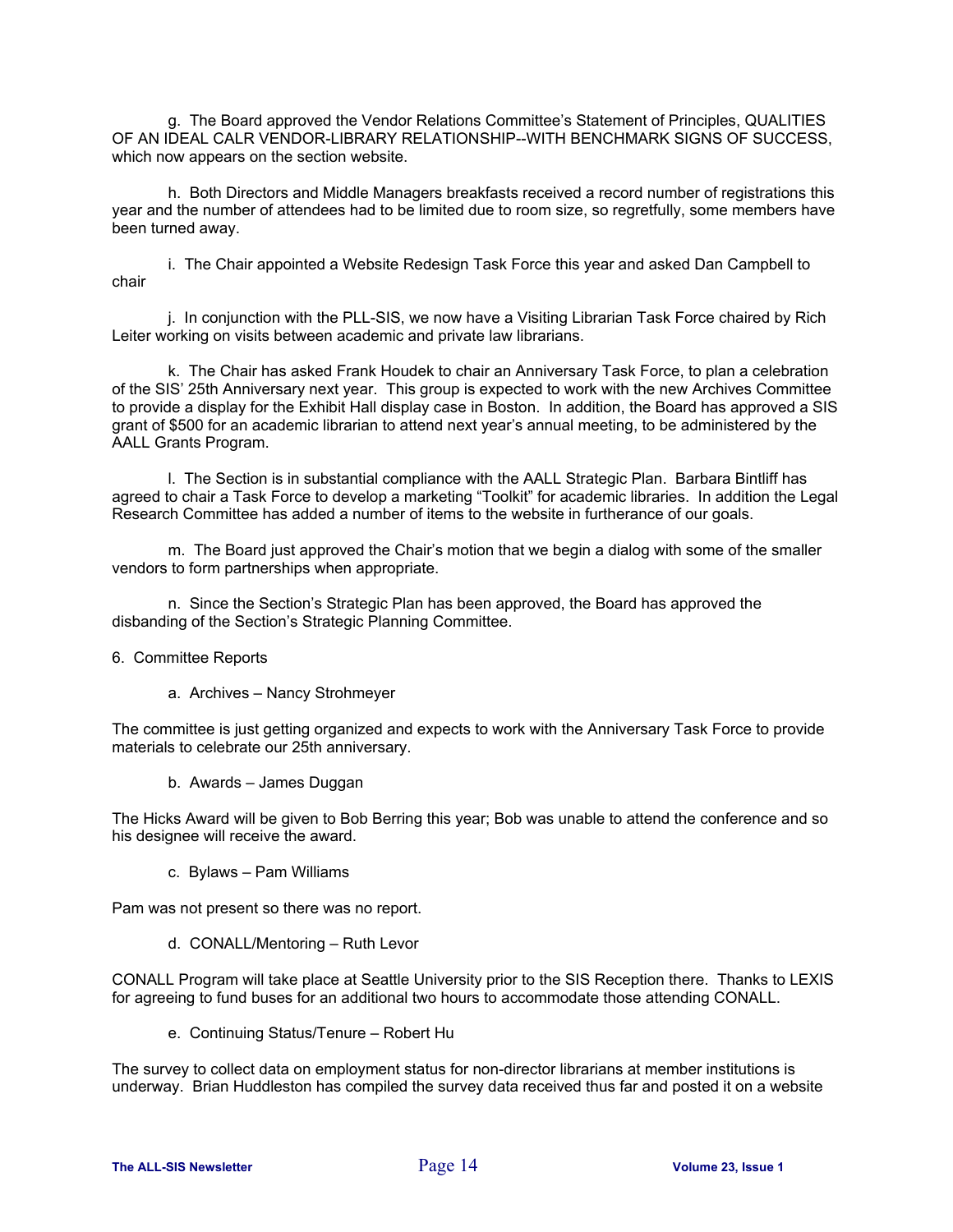at Loyola, which is linked from the ALL-SIS website. Data for 49 schools is included; others are encouraged to participate. The survey results are being published in Law Library Journal.

f. Directors Program – Penny Hazelton

The program this year will feature speaker Richard Alan Farr, who will offer tips for how to communicate well when time is short.

g. Legal Research – Beth DiFelice (& Kit Kreilick for CALI Subcommittee)

The Legal Research Committee is collecting materials from various "Bridge the Gap" programs and posting them on the section website. They are working on a "Legal Research Sourcebook" style collection of outlines, syllabi and problems for teaching legal research which will also be available via the web in the future.

The CALI Subcommittee considered applications for 5 'rounds' of rolling deadlines and approved eleven new lesson proposals. Six new lessons are already available at the CALI website and on the new CALI CD-ROM for fall. Topics include: using ALR, case-finding using the digests, updating statutes, forms of federal statutory publication, federal executive orders, and rulemaking research using Federal Register & CFR. Kit will be doing a 30-minute program on Wednesday entitled "How to Write a CALI Legal Research Exercise" to spur more submissions.

h. Local Arrangements – Kristin Cheney

This year's reception will be held at Seattle University Law School on Tuesday, July 15 starting at 6 p.m. It's a walkable distance of 8 - 9 blocks, but uphill; buses will be available at the lower level of the Convention Center beginning at 4:30 for the CONALL participants.

i. Membership – Arturo Torres

Merle Slyhoff reported in Arturo's absence that the following members served as ALL-SIS liaisons: Erika Wayne to CS-SIS, Sue Burch to RIPS-SIS and Marjorie Crawford to TS-SIS. Marjorie Crawford reported briefly on her role coordinating program proposals with TS-SIS. Guidelines for the role of the liaisons were proposed to the Board and have been approved; a major role will be to assist with coordinating program proposals for the annual meeting to avoid duplication.

j. Middle Managers – Joyce Manno Janto

The middle managers program at their breakfast on Tuesday will be focused on discussing assorted "How Do You Manage?" scenarios.

k. Newsletter – Shaun Esposito

Shaun noted that he is filming the meeting so as to put something in the next Newsletter. The schedule remains 3 issues per year and members are encouraged to submit articles and news items. Shaun expressed gratitude to Leah Sandwell-Weiss for doing the conversion of the newsletter to HTML.

l. Nominations – Mila Rush

Along with creating a slate for this year's election, the group worked to develop a list of past chairs who might help identify good candidates.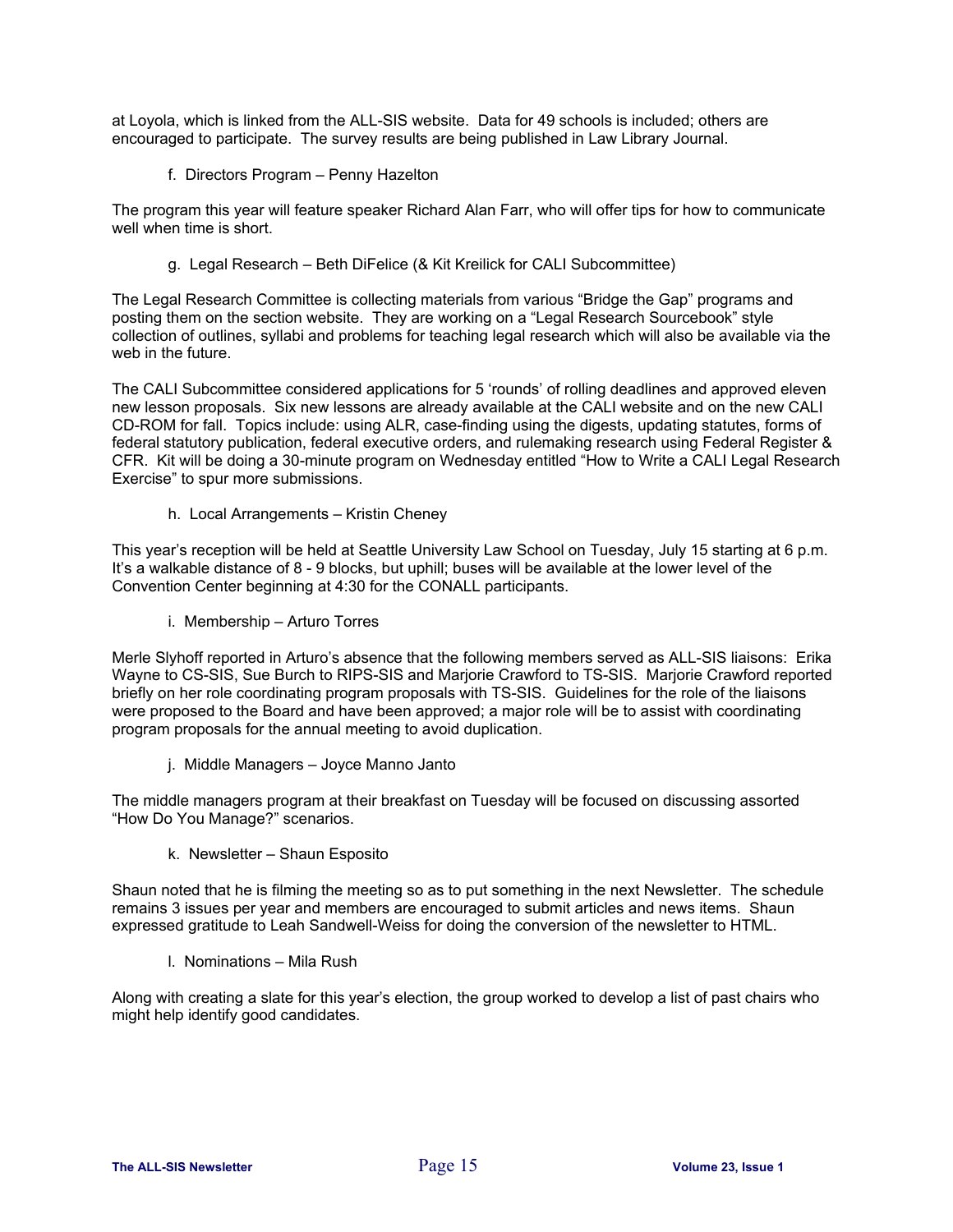m. Programs – Ajaye Bloomstone

Several ALL-SIS program proposals were accepted for this year's meeting. The deadline for next year's proposals is August 15; members are encouraged to send their ideas to the committee for review.

n. Public Relations – Amy Osborne

This year the ALL-SIS booth in the Exhibits area will include a drawing for a \$25.00 gift certificate from Amazon.com. The drawing will be held during Tuesday's reception.

o. Statistics – Leonette Williams

The committee is serving as a clearinghouse for reactions to the ABA's proposed changes to the Law School statistical questionnaire.

p. Strategic Planning – Mark Bernstein

Having completed their task, Mark thanked the Board for agreeing to dissolve the committee.

q. Vendor Relations – Nancy McMurrer

Nancy expressed the committee's gratitude to the Board for approval of their statement of principles for CALR Vendor-Library Relationships. She noted that the annual meeting of CALR vendor staff and interested academic librarians will be held on Monday July 14.

r. Website – David Burch

David noted that a redesign and reorganization is in the works and asked members to send him their suggestions for improving the site.

- 7. Task Forces/Working Groups Reports
	- a. BNA Suzanne Thorpe

The Task Force met with BNA representatives and have published their report on the ALL-SIS website in the Spring 2003 Newsletter.

b. Collection Development – Margie Axtmann

Margie reported that this task force has developed a training outline for new selectors which will be posted on the website. Other tools in development include a bibliography on collection development workflow, as well as bibliographies on organizational structures for collection development and selection tools.

c. Education – Steve Hinckley

The group is focusing on models of educational content outside the annual meeting, and is currently looking at how other comparable organizations approach this.

d. Library Support for Law Journals – Paul George

Merle Slyhoff reported for Paul that the group has done a survey and the responses will be posted on the website; there will be a program on Wednesday in hopes of stimulating further dialog.

e. Toolkit – Barbara Bintliff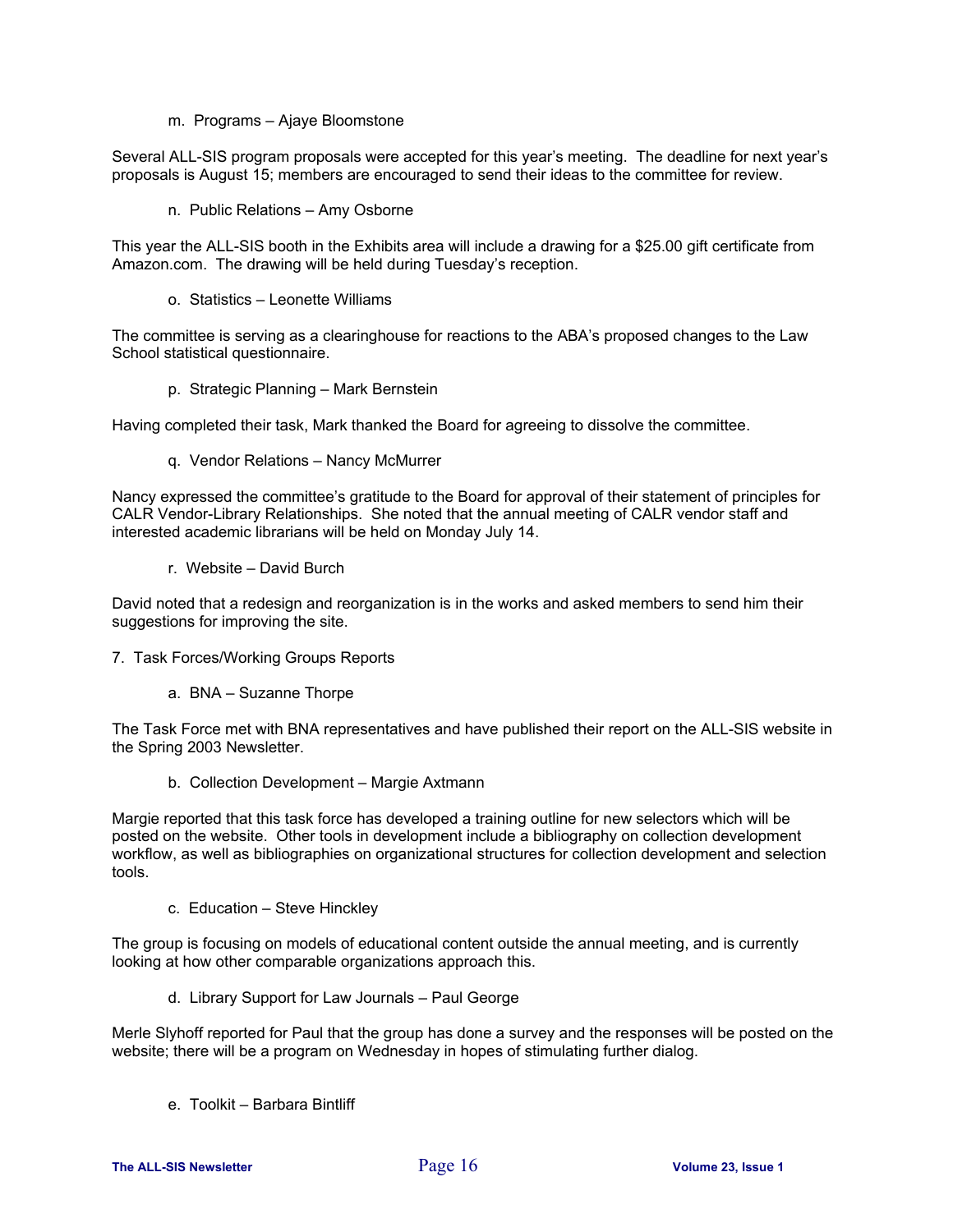Using models such as the American Library Association's "@ Your Library" website, the group expects to develop a package of marketing materials for academic law libraries to be completed a year from now. The idea is to help academic librarians answer the question "why are all these books needed?" and "why are all these staff necessary?"

f. Visiting Librarian Project – Rich Leiter

The project is intended to further communication between academic and private law firm librarians by providing opportunities for librarians to visit the alternate library type as part of their professional development. This is a joint effort of PLL-SIS and ALL-SIS. The plan is to establish guidelines for visitorships and development SIS sponsorship, with the hope of eventual CLE credit.

- 8. Liaisons to Other Organizations
	- a. ABA Legal Education/Law Libraries Pauline Aranas

The group met at the AALS meeting and their comments on the ABA Statistics changes have been forwarded to the ABA Committee on Legal Education. Pauline will participate in a short program on Wednesday afternoon to discuss issues related to the ABA Statistical Questionnaire.

b. AALS – Dick Danner/Billie Jo Kaufman

Billie Jo noted to applause from those present, that one of our own, Joyce Saltalamachia from New York Law School, is now the Deputy Director of AALS. The focus at the moment in AALS is the impact of globalization on our programs.

Dick currently serves on the Executive Committee for AALS and reported that they are reworking the association's by-laws and addressing other "core values". One proposal to be considered next January in Atlanta at the annual AALS meeting would move the by-laws into the 'regulations' category which would make them amendable by the Executive Committee without membership approval.

9. Passing the Gavel & Vice-Chair's Report – Merle Slyhoff & Sally Wise

Merle happily passed the gavel to Sally Wise.

Sally noted that the new Program Committee co-chairs would be Ajaye Bloomstone and Joanne Duggan. She reminded those present that the deadline for program proposals is mid-August and urged members to submit proposals to the co-chairs as soon as possible.

Sally will be considering ways we can continue to implement our strategic plan, and will formalize the responsibilities of the 25th Anniversary Task Force soon.

Committee appointments will be completed soon; members who wish to serve should contact Sally.

10. Adjournment – Sally Wise

The meeting was adjourned at 9:00 a.m. by new chair Sally Wise.

Respectfully submitted,

Kit Kreilick Secretary/Treasurer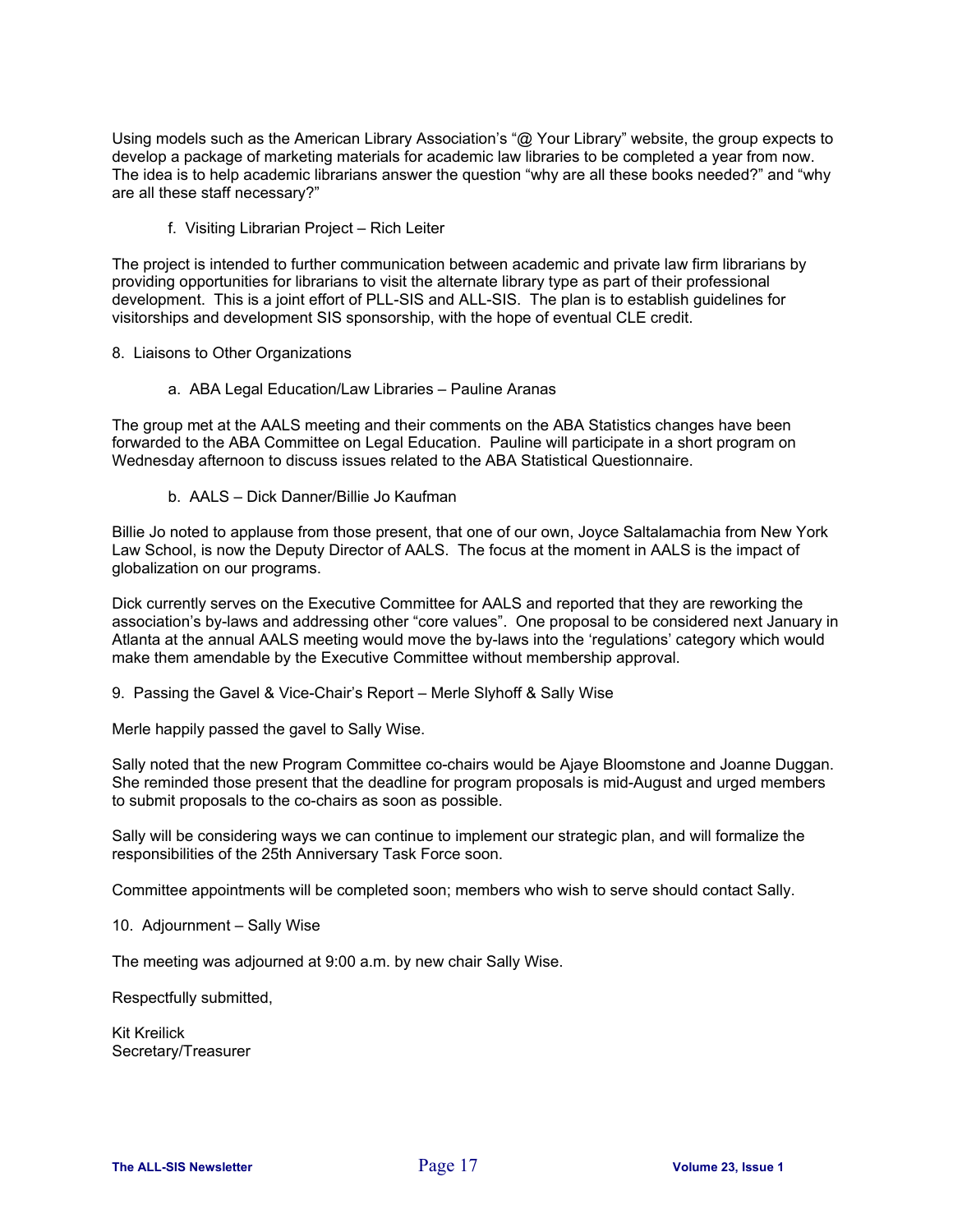#### **Trials and Tribulations of a Law Librarian By Jennifer S. Murray, Reference Librarian Arizona State University Law Library**

*Note: This is the fifth in what is hoped will be a series of columns about the experiences of those in the academic law librarianship profession—ed.*

Our dedicated ALL-SIS Newsletter Editor, Shaun Esposito, informed me at the 2003 AALL Meeting that I could no longer title this column "Trials and Tribulations of a New Law Librarian." His justification being that I am no longer a new law librarian. I am sure that he did not intend the comment to trigger my quarter-life crisis. But I had to wonder. If I'm not a new law librarian, what am I? I knew better than to think I was a seasoned pro. Alas, Shaun walked away and I was left on my own to ponder my next step in my career. Where do we go once we are no longer "new" law librarians?

This newfound career anxiety prompted me to research the phases of a career. And it turns out that I am not alone in my career palpitations. The literature on this topic is voluminous. After several Google searches, I finally selected a website on career tips by Deborah Arron, a well-known author of career selfhelp books for attorneys (available at http://www.decisionbooks.com/arron1.html). I figured that the information contained therein could easily be extrapolated to the academic law librarian.

According to Ms. Arron, every career has five phases. Upon closer inspection, I decided that the first and second career phases were the phases of a new law librarian. The first phase is orientation where you learn the basics of the profession. Yes, I remember that phase. It is similar to what I call my "first six months on the job" theory, i.e., it takes six months to become comfortable in a new job. The second phase is challenge where you face a "stimulating learning curve" and improve your skills. I wonder if, by "stimulating learning curve," she means constantly feeling like you are in over your head and having your stomach tie up in knots upon hearing the words "legislative history" during a reference interview. If so, then, yes, I remember that phase too.

The third phase is where I believe the transition from new law librarian takes place. In this phase, called establishment, you attempt to achieve success. But, as Ms. Arron points out, there are risks in establishing your career. Your career drive can damage personal relationships. You can risk driving yourself so hard that you end up realizing you are on the wrong career path after it is too late. And, finally, you may not succeed and risk getting stuck on a lower rung of the career ladder (although some don't want to go to the top of the ladder in the first place). I suppose this establishment phase is where I am now. No wonder I've been a little edgy lately. It sounds stressful.

Having never experienced the fourth and fifth phases, what I can say about them is only conjecture. Cruising is the fourth phase of a career, and, as the name implies, this seems like the most enjoyable of all the career phases. At this phase, you attain a mastery of your job and are comfortable in your position. The fifth phase is disengagement where you begin the transition away from your career and toward retirement or a new career. Now that I think about it, retirement could arguably be the most enjoyable of all the career phases.

As for my career anxiety, I have finally accepted that I'm not a new law librarian anymore. I have graduated to the establishment phase of my career. I suppose I should view this transition with some sense of relief. Yet, no matter what anyone says, when I look in the mirror, I am always going to see a new law librarian. And I know it is this little bit of insecurity that drives me to learn, grow and achieve.

If I were true to Ms. Arron's career phases, I would change the title of this column to the Trials and Tribulations of an Established Law Librarian. However, it just doesn't have the right ring to it. So I went for the more generic title. But I can't wait until I can call this column "Trials and Tribulations of a Cruising Law Librarian!" Now there's a catchy title.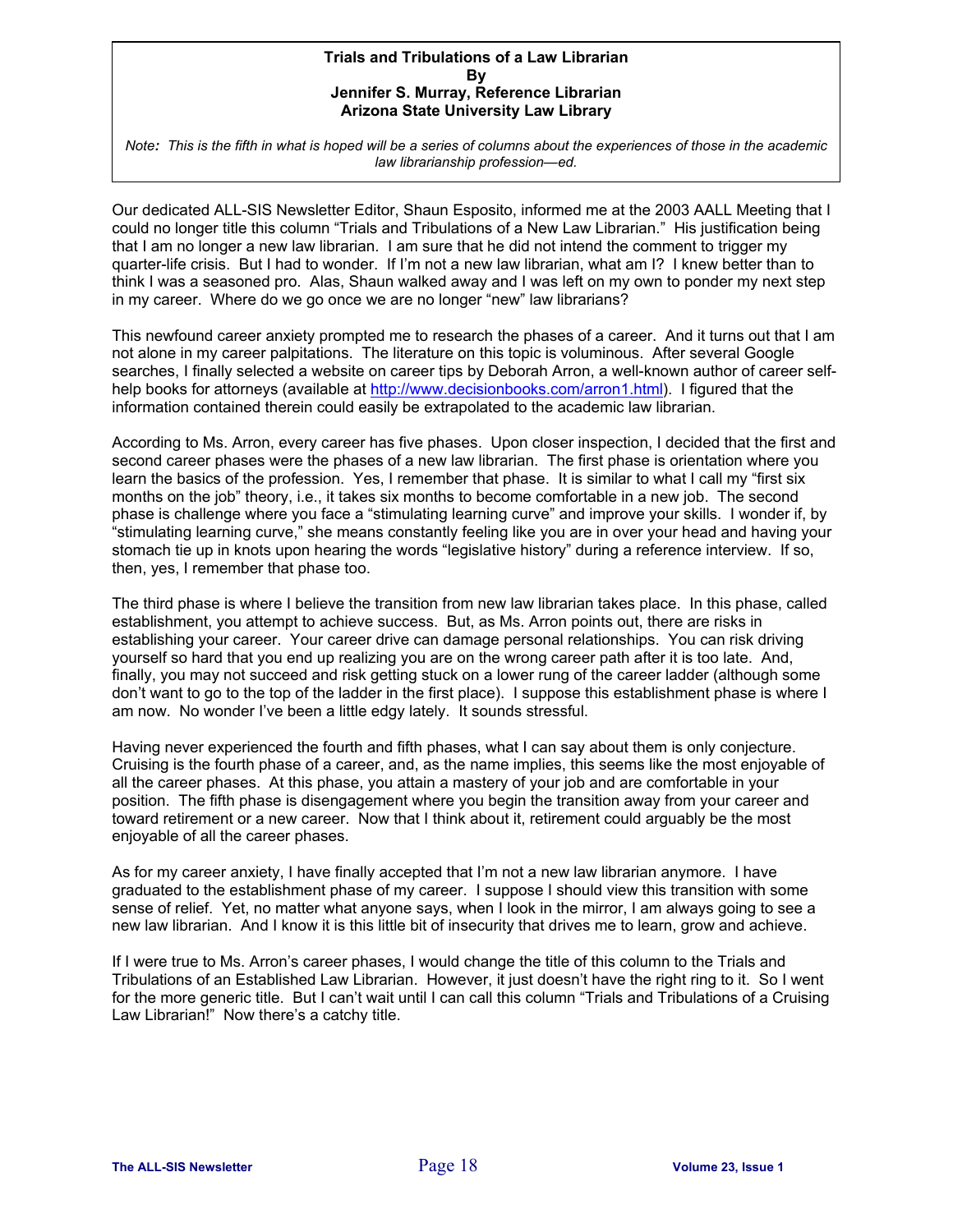#### **ALL-SIS SEEKS NOMINATIONS FOR HICKS AND OUTSTANDING ARTICLE AWARDS**

The ALL-SIS Awards Committee (Pam Deemer, James Duggan, and Sally Holterhoff) is now accepting nominations for the following two awards.

#### **The Frederick Charles Hicks Award for Outstanding Contributions to Academic Law Librarianship**

recognizes an individual or group which has made outstanding contributions to academic law librarianship through continued efforts to improve law librarianship. The award, presented by the Academic Law Libraries Special Interest Section (ALL-SIS) of the American Association of Law Libraries, is named in honor of Frederick Charles Hicks, the first great American law librarian/scholar who was also the first academic law librarian to serve as president of AALL. Past recipients have included Penny Hazelton, Frank Houdek, Dick Danner, and Bob Berring.

#### **Criteria:**

A nominee can be an individual or a group, and should exhibit extended and sustained contributions in one or more of the following areas:

- History of contributions to the field of law librarianship through research, publications and other activities displaying an active participation in the advancement of academic law librarianship;
- Achievement in a particular area of academic law librarianship;
- Service to AALL:
- Service to the ALL-SIS.

#### **Submission Procedure**:

• Individuals may nominate themselves or others. Preference will be given to members of the ALL-SIS.

#### **Nominations must include:**

- A letter of nomination, including the candidate's full name, title, and institution name and address. If the candidate is retired, include name, home address, and most recent former employer.
- A narrative supporting the nomination, to include a discussion of the candidate's contributions to academic law librarianship;
- The name and phone number of the nominating party.

The award will be presented annually at the discretion of the Awards Committee.

**Deadline:** All nominations must be received by March 1, 2004.

**The ALL-SIS Outstanding Article Award** honors section members for contributions to the enhancement of academic law librarianship through publishing. Articles published in any format in any publication other than *Law Library Journal* and *AALL Spectrum* during the year prior to the award qualify for consideration. Any aspect of academic law librarianship may be addressed. A plaque will be presented to the author or authors of the winning articles. The 2002 recipients of the award were Melissa M. Serfass and Jessie L. Cranford for their article, *Federal and State Court Rules Governing Publication and Citation of Opinions*, 3 Journal of Appellate Practice and Process 251 (Spring 2001).

#### **Criteria:**

- Article must be authored by an ALL-SIS member. For co-authored articles, at least one author must be a member of ALL-SIS.
- Nominated articles for each year's award must have been published in the previous calendar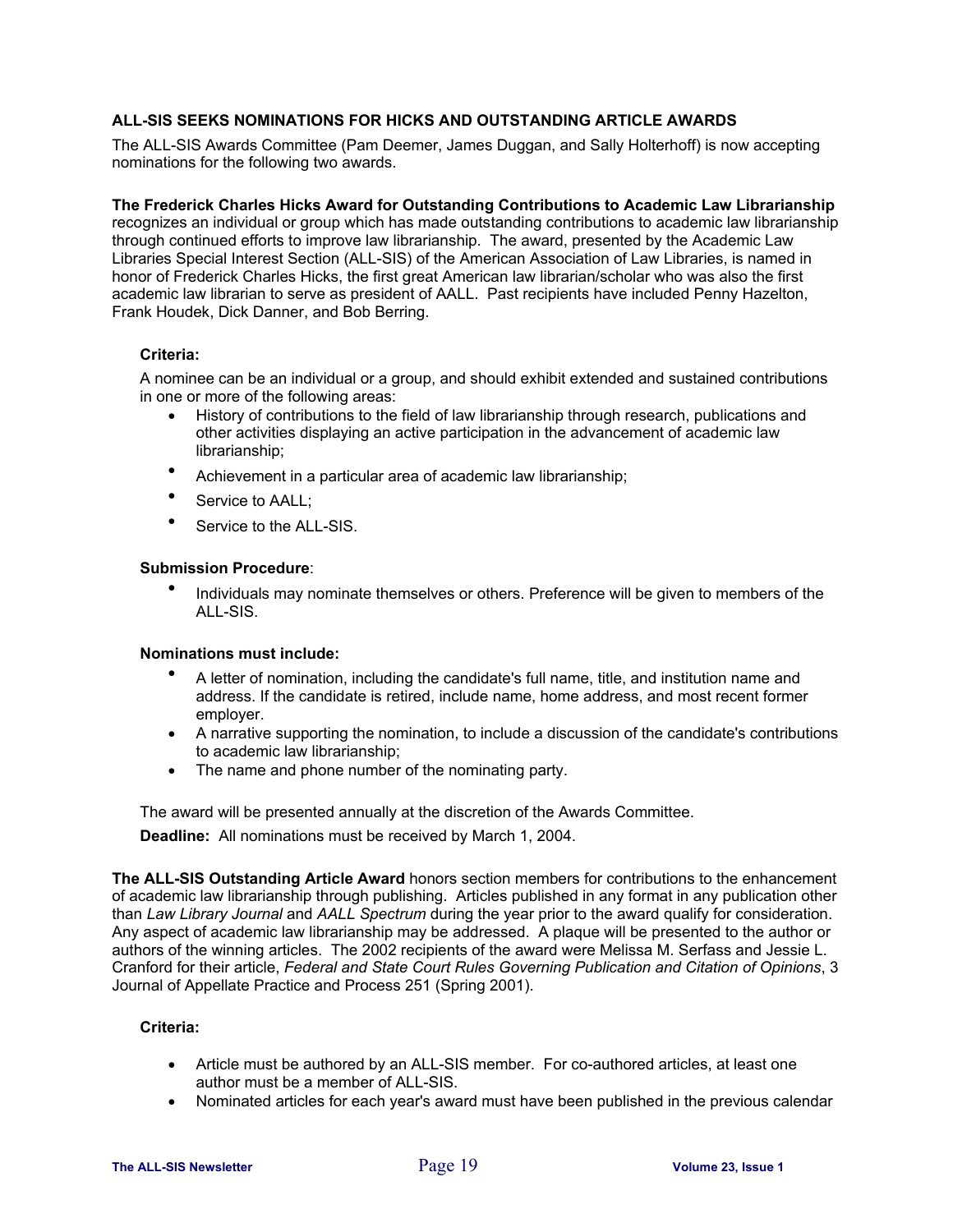year, i.e., 2003.

- Articles will be evaluated on:
	- $\circ$  Relevance of topic to some aspect of academic law librarianship, including but not limited to public services, technical services, legal research or teaching;
	- $\circ$  Quality of writing;
	- o Effectiveness of communication technique.
- Articles may have appeared in any publication (paper or electronic) including AALL publications, chapter newsletters, non-AALL publications, or in-house publications.
- When appropriate, awards will be presented for excellence in writing in different areas of academic law librarianship, such as technical services, public services, or administration.
- Awards will not be presented in a given year if the Committee does not feel submissions meet the award criteria.

#### **Submission Procedure:**

- Articles for consideration must be sent electronically or in paper (5 copies) to the ALL-SIS Awards Committee chair.
- Articles may be submitted for consideration by any AALL member, including the authors.

**Deadline:** All nominations/submissions must be received by March 1, 2004.

Nominations/submissions for both awards may be sent to the ALL-SIS Awards Committee Chair, James E. Duggan, Southern Illinois University School of Law Library, Lesar Law Building, MC6803, Carbondale, IL 62901-6803. Questions can be directed to the chair at 618-453-8791 or duggan@siu.edu.